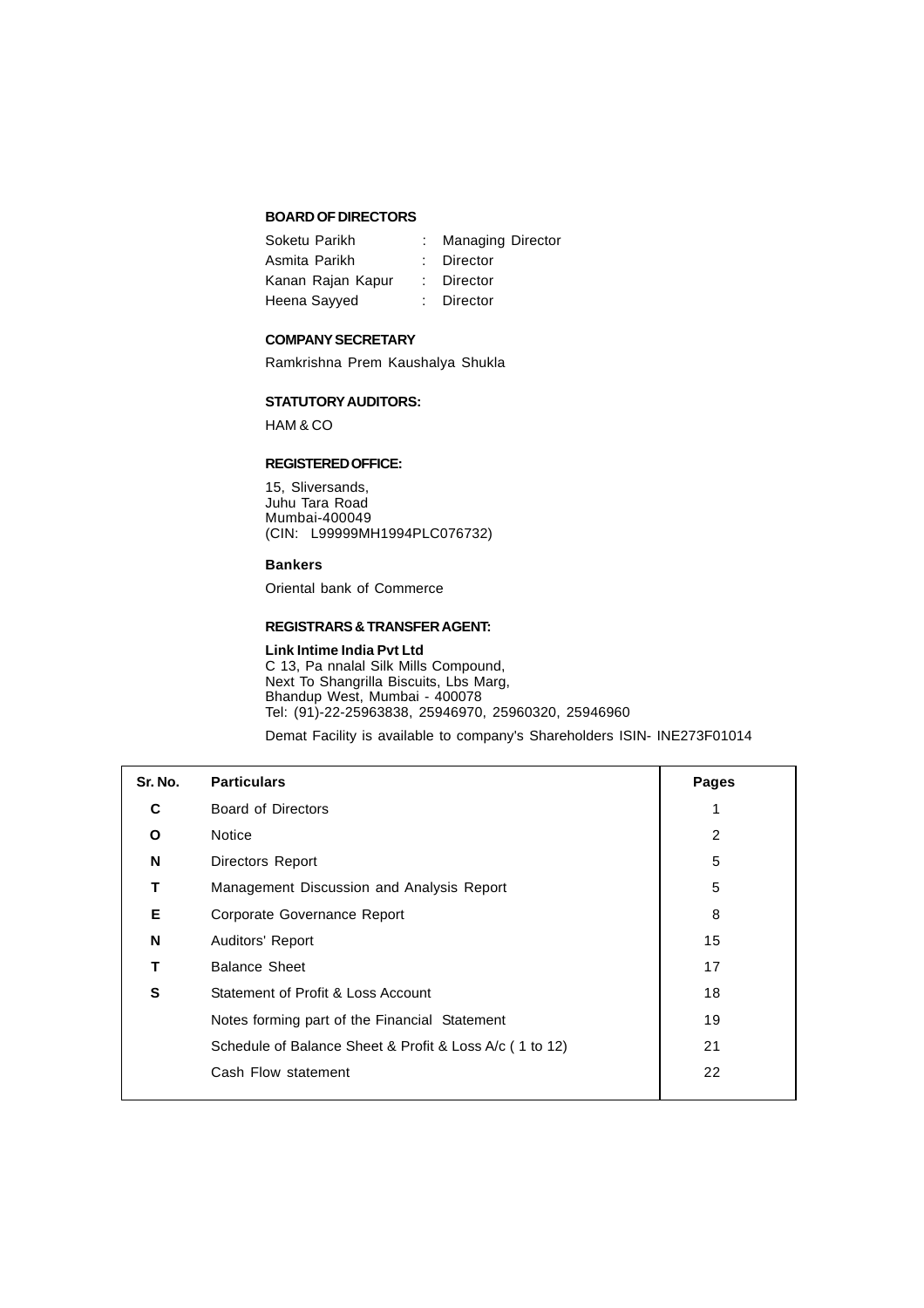#### **NOTICE**

Notice is hereby given that the 21st Annual General Meeting of ALAN SCOTT INDUSTRIESS LIMITED will be held on Friday, the 25th day of September, 2015 at 10.00 a.m.<br>at 38 Apurva Industrial Estate, Makwana road, off Andheri

## **ORDINARY BUSINESS:**

- 1. To receive, consider and adopt the Audited Financial Statements of the Company for the financial year ended March 31, 2015 together with the Reports of Board of<br>Directors and Auditors thereon.
- 2. To appoint a Director in place of Ms. Asmita Jayantkumar Parikh (DIN- 00178701) who retires by rotation and being eligible offers herself for re-appointment. 3. **Reappointment of Auditors**
	- To consider, and if thoughts fit, to pass with or without modification(s), the following resolution as an Ordinary:

"RESOLVED THAT pursuant to the provisions of Section 139 and other applicable provisions, if any, of the Companies Act, 2013, read with rules made there under,<br>M/s. HAM & Co., Chartered Accountants, (FRN No: 100991W), reti

### **SPECIAL BUSINESS**

4. Appointment of Ms. Heena Samiullah Sayyed as an Independent Director of the Company:

To consider and if thought fit, to pass with or without modification(s), the following resolution as an ordinary:

**"RESOLVED THAT,** pursuant to the provision of sections149,152 and other applicable provisions if any, of the Companies Act, 2013(Act) and the Rules framed there<br>under read with Schedule IV to the Act, as amended from time

5. **Adoption of new Articles of Association of the Company containing regulations in conformity with the Companies Act, 2013:**

To consider and if thought fit, to pass with or without modification(s), the following as a **Special Resolution:**

**"RESOLVED THAT** pursuant to the provisions of Sections 14 and all other applicable provisions of the Companies Act, 2013, read with the Companies (Incorporation)<br>Rules, 2014 (including any statutory modification(s) or recontained in the existing Articles of Association of the Company;

**"RESOLVED FURTHER THAT** the Board of Directors of the Company and/or Company Secretary be and are hereby severally authorised to do all acts and take all<br>such steps as may be necessary, proper or expedient to give effect

**REGISTERED OFFICE:** By order of the Board of Directors Juhu Tara Road, For Alan Scott Industriess Limited Mumbai 400049. **Managing director** (CIN: L99999MH1994PLC076732) **Soketu Parikh** Place Mumbai

Date : 27.05.2015

**NOTES:**

- 1. A member entitled to attend and vote at the Annual General Meeting (AGM) is entitled to appoint a proxy to attend and vote on a poll instead of himself<br>and the proxy need not be a member of the Company. The instrument a
- 2. Corporate members intending to send their authorized representatives to attend the Meeting are requested to send to the Company a certified copy of the Board<br>Resolution authorizing their representative to attend and vot
- 3. The Register of Members and Share Transfer Books of the Company will remain closed from Friday, 18th September, 2015 to Friday, the 25th September, 2015 (both<br>days inclusive), for determining the names of members eligib
- 4. The relative Explanatory Statement pursuant to Section 102 of the Companies Act, 2013, relating to the Special Business to be transacted at the Meeting is annexed hereto.
- 5. A Statement giving details of Directors seeking re-appointment under Item No.3 of the accompanying Notice, as required by the Clause 49 of the Listing Agreement entered into with Stock Exchange is annexed herewith.
- 6. Relevant documents referred to in the accompanying Notice and in the Explanatory Statements are open for Inspection by the Members at the Company's Registered<br>Office on all working days (except Saturdays, Sundays and Pu
- 7. The Securities and Exchange Board of India (SEBI) has mandated the submission of Permanent Account Number (PAN) by every participant in securities market.<br>Members holding shares in electronic form are, therefore, reques
- 8. Electronic copy of the Annual Report for the year 2014-15 is being sent to all the members whose email IDs are registered with the Company/Depository Participant(s).<br>Members other than above, physical copies of the Annu
- 9. Members may also note that the Notice of the 21st Annual General Meeting and the Annual Report for 2015 will also be available on the Company's website<br>www.alanscottind.com their download. The physical copies of the afo
- 10. Members are requested to bring their attendance slip along with their copy of Annual Report to the Meeting.
- 11. In case of joint holders attending the Meeting, only such joint holder who is higher in the order of names will be entitled to vote.
- 12. Members holding shares in electronic form are requested to intimate immediately any change in their address or bank mandates to their Depository Participant with<br>whom they are maintaining their demax accounts. Members
- 13. Members holding shares in single name and physical form are advised to make nomination in respect of their shareholding in the Company.
- 14. Members who have not registered their e-mail address so far are requested to register their e-mail address for receiving all communication including Annual Report, Notices, Circulars, etc., from the Company electronically.
- 15. Voting through electronic means:

Pursuant to Section 108 of the Companies Act, 2013 read with Rule 20 of the Companies (Management and Administration) Rules, 2014, as amended from time to time,<br>the Company is pleased to provide its members the facility of The facility for voting, either through electronic voting system or through ballot/polling paper shall also be made available at the venue of the 21st AGM. The members<br>attending the meeting, who have not already cast their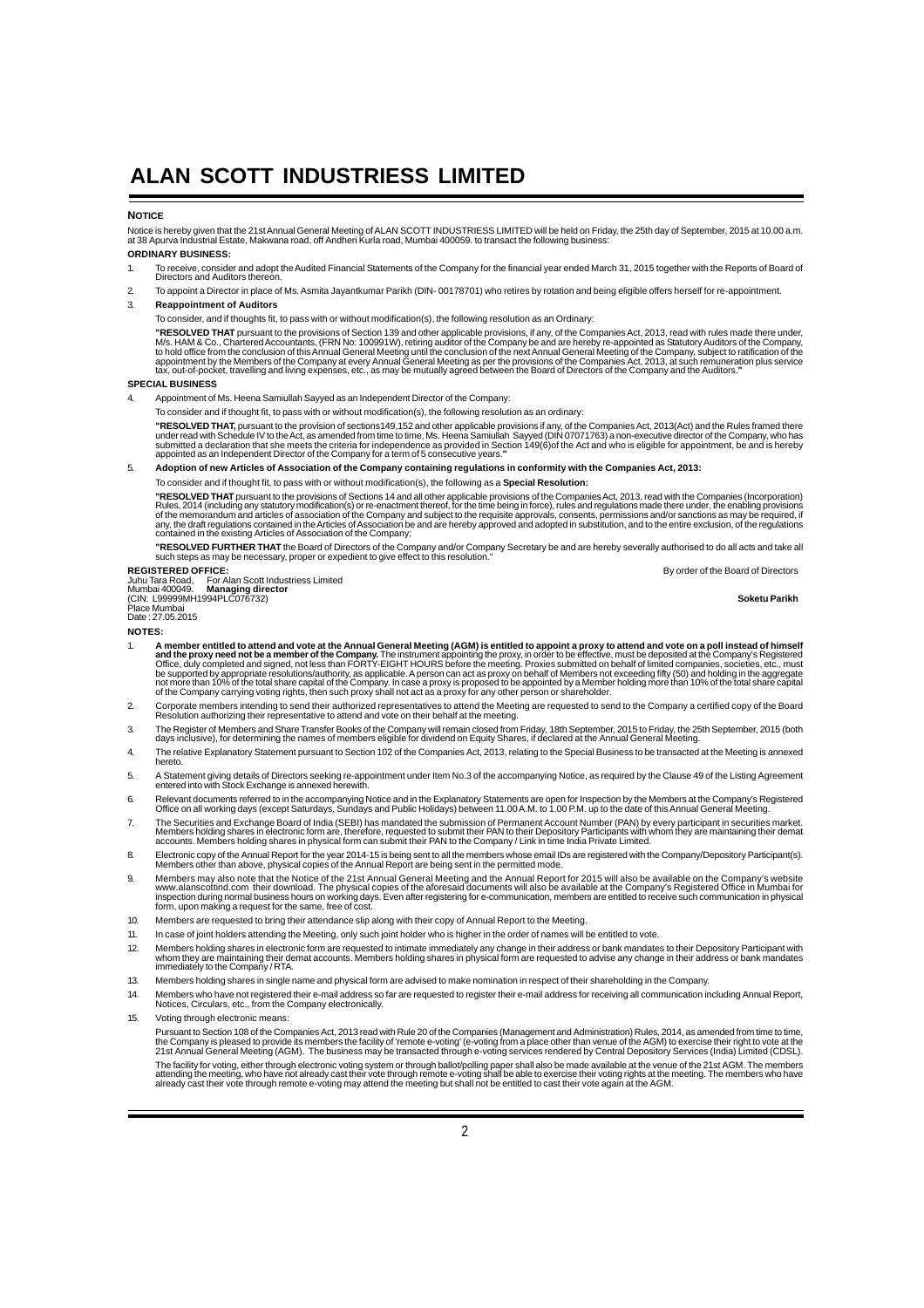The Company has appointed Mr. Kaushal Doshi Proprietor of Kaushal Doshi & Associates, Practicing Company Secretary (Certificate of Practice Number 13143) as<br>the Scrutinizer for conducting the remote e-voting and the voting

### **The instructions for shareholders voting electronically are as under:**

- (i) The voting period begins on Tuesday, 22nd September, 2015 at 10.00 A.M. and ends on Thursday, 24th September, 2015 at 5.00 P.M. During this period<br>share holders of the Company, holding shares either in physical form or
- (ii) The shareholders should log on to the e-voting website www.evotingindia.com.
- (iii) Click on Shareholders.
- (iv) Now Enter your User ID
	- For CDSL: 16 digits beneficiary ID,
	- b. For NSDL: 8 Character DP ID followed by 8 Digits Client ID,
	- c. Members holding shares in Physical Form should enter Folio Number registered with the Company.
- (v) Next enter the Image Verification as displayed and Click on Login.
- (vi) If you are holding shares in demat form and had logged on to www.evotingindia.com and voted on an earlier voting of any company, then your existing password is to be used.
- (vii) If you are a first time user follow the steps given below:

|        |                                                                                                                                                                                                                                                                              | For Members holding shares in Demat Form and Physical Form                                                                                                                                                                                                                                                                                                                                                                                                                                                                                                                                                                                                  |  |
|--------|------------------------------------------------------------------------------------------------------------------------------------------------------------------------------------------------------------------------------------------------------------------------------|-------------------------------------------------------------------------------------------------------------------------------------------------------------------------------------------------------------------------------------------------------------------------------------------------------------------------------------------------------------------------------------------------------------------------------------------------------------------------------------------------------------------------------------------------------------------------------------------------------------------------------------------------------------|--|
|        | PAN                                                                                                                                                                                                                                                                          | Enter your 10 digit alpha-numeric *PAN issued by Income Tax Department (Applicable for both demat shareholders<br>as well as physical shareholders)                                                                                                                                                                                                                                                                                                                                                                                                                                                                                                         |  |
|        |                                                                                                                                                                                                                                                                              | Members who have not updated their PAN with the Company/Depository Participant are requested to use the sequence<br>number which is printed on address stickers                                                                                                                                                                                                                                                                                                                                                                                                                                                                                             |  |
|        |                                                                                                                                                                                                                                                                              | In case the sequence number is less than 8 digits enter the applicable number of 0's before the number after the first two<br>characters of the name in CAPITAL letters. Eq. If your name is Ramesh Kumar with sequence number 1 then enter RA00000001<br>in the PAN Field.                                                                                                                                                                                                                                                                                                                                                                                 |  |
|        | DOB or<br><b>Dividend</b><br><b>Bank Details</b>                                                                                                                                                                                                                             | Enter the Date of Birth as recorded in your demat account or in the company records for the said demat account or folio in dd/mm/yyyy<br>format Enter the Dividend Bank Details as recorded in your demat account or in the<br>company records for the said demat account or folio.                                                                                                                                                                                                                                                                                                                                                                         |  |
|        |                                                                                                                                                                                                                                                                              | Please enter the DOB or Dividend Bank Details in order to login. If the details are not recorded with the depository or company<br>please enter the member id / folio number in the Dividend Bank details field as mentioned in instruction (iv)                                                                                                                                                                                                                                                                                                                                                                                                            |  |
| (viii) |                                                                                                                                                                                                                                                                              | After entering these details appropriately, click on "SUBMIT" tab.                                                                                                                                                                                                                                                                                                                                                                                                                                                                                                                                                                                          |  |
| (ix)   |                                                                                                                                                                                                                                                                              | Members holding shares in physical form will then directly reach the Company selection screen. However, members holding shares in demat form will now reach<br>'Password Creation' menu wherein they are required to mandatorily enter their login password in the new password field. Kindly note that this password is to be<br>also used by the demat holders for voting for resolutions of any other company on which they are eligible to vote, provided that company opts for e-voting through<br>CDSL platform. It is strongly recommended not to share your password with any other person and take utmost care to keep your password confidential. |  |
| (x)    |                                                                                                                                                                                                                                                                              | For Members holding shares in physical form, the details can be used only for e-voting on the resolutions contained in this Notice.                                                                                                                                                                                                                                                                                                                                                                                                                                                                                                                         |  |
| (xi)   |                                                                                                                                                                                                                                                                              | Click on the EVSN for the relevant <company name=""> on which you choose to vote.</company>                                                                                                                                                                                                                                                                                                                                                                                                                                                                                                                                                                 |  |
| (xii)  | On the voting page, you will see "RESOLUTION DESCRIPTION" and against the same the option "YES/NO" for voting. Select the option YES or NO as desired.<br>The option YES implies that you assent to the Resolution and option NO implies that you dissent to the Resolution. |                                                                                                                                                                                                                                                                                                                                                                                                                                                                                                                                                                                                                                                             |  |
| (xiii) | Click on the "RESOLUTIONS FILE LINK" if you wish to view the entire Resolution details.                                                                                                                                                                                      |                                                                                                                                                                                                                                                                                                                                                                                                                                                                                                                                                                                                                                                             |  |
| (xiv)  | After selecting the resolution you have decided to vote on, click on "SUBMIT". A confirmation box will be displayed. If you wish to confirm your vote, click on "OK",<br>else to change your vote, click on "CANCEL" and accordingly modify your vote.                       |                                                                                                                                                                                                                                                                                                                                                                                                                                                                                                                                                                                                                                                             |  |
| (xv)   |                                                                                                                                                                                                                                                                              | Once you "CONFIRM" your vote on the resolution, you will not be allowed to modify your vote.                                                                                                                                                                                                                                                                                                                                                                                                                                                                                                                                                                |  |

- (xvi) You can also take out print of the voting done by you by clicking on "Click here to print" option on the Voting page.
- (xvii) If Demat account holder has forgotten the same password then Enter the User ID and the image verification code and click on Forgot Password & enter the details
	- as prompted by the system.
- (xviii) **Note for Non Individual Shareholders and Custodians**
	- z Non-Individual shareholders (i.e. other than Individuals, HUF, NRI etc.) and Custodian are required to log on to www.evotingindia.com and register themselves as Corporates.
	- A scanned copy of the Registration Form bearing the stamp and sign of the entity should be emailed to helpdesk.evoting@cdslindia.com.
	- After receiving the login details a compliance user should be created using the admin login and password. The Compliance user would be able to link the account(s) for which they wish to vote on.
	- The list of accounts should be mailed to helpdesk.evoting@cdslindia.com and on approval of the accounts they would be able to cast their vote
	- z A scanned copy of the Board Resolution and Power of Attorney (POA) which they have issued in favor of the Custodian, if any, should be uploaded in PDF format in the system for the scrutinizer to verify the same.
	- In case you have any queries or issues regarding e-voting, you may refer the Frequently Asked Questions ("FAQs") and e-voting manual available at<br>In case you have any queries or issues regarding e-voting, you may refer the
- 19. A copy of this notice has been placed on the website of the Company and the website of CDSL.
- 20. The Scrutinizer shall within a period of 48 hours from the conclusion of the Annual General Meeting declare the results of voting in the presence of at least two<br>(2) witnesses not in the employment of the Company and m
- 21. The Results declared along with the Scrutinizer's Report shall be placed on the Company's website www.alanscottind.com and on the website of CDSL within two<br>(2) days of passing of the resolutions at the 21st Annual Gen

| <b>REGISTERED OFFICE:</b>                          | By order of the Board of Directors |
|----------------------------------------------------|------------------------------------|
| Juhu Tara Road. For Alan Scott Industriess Limited |                                    |
| Mumbai 400049. Managing director                   |                                    |
| (CIN: L99999MH1994PLC076732)                       | Soketu Parikh                      |
| Place Mumbai                                       |                                    |
| Data.27050045                                      |                                    |

Date : 27.05.2015

3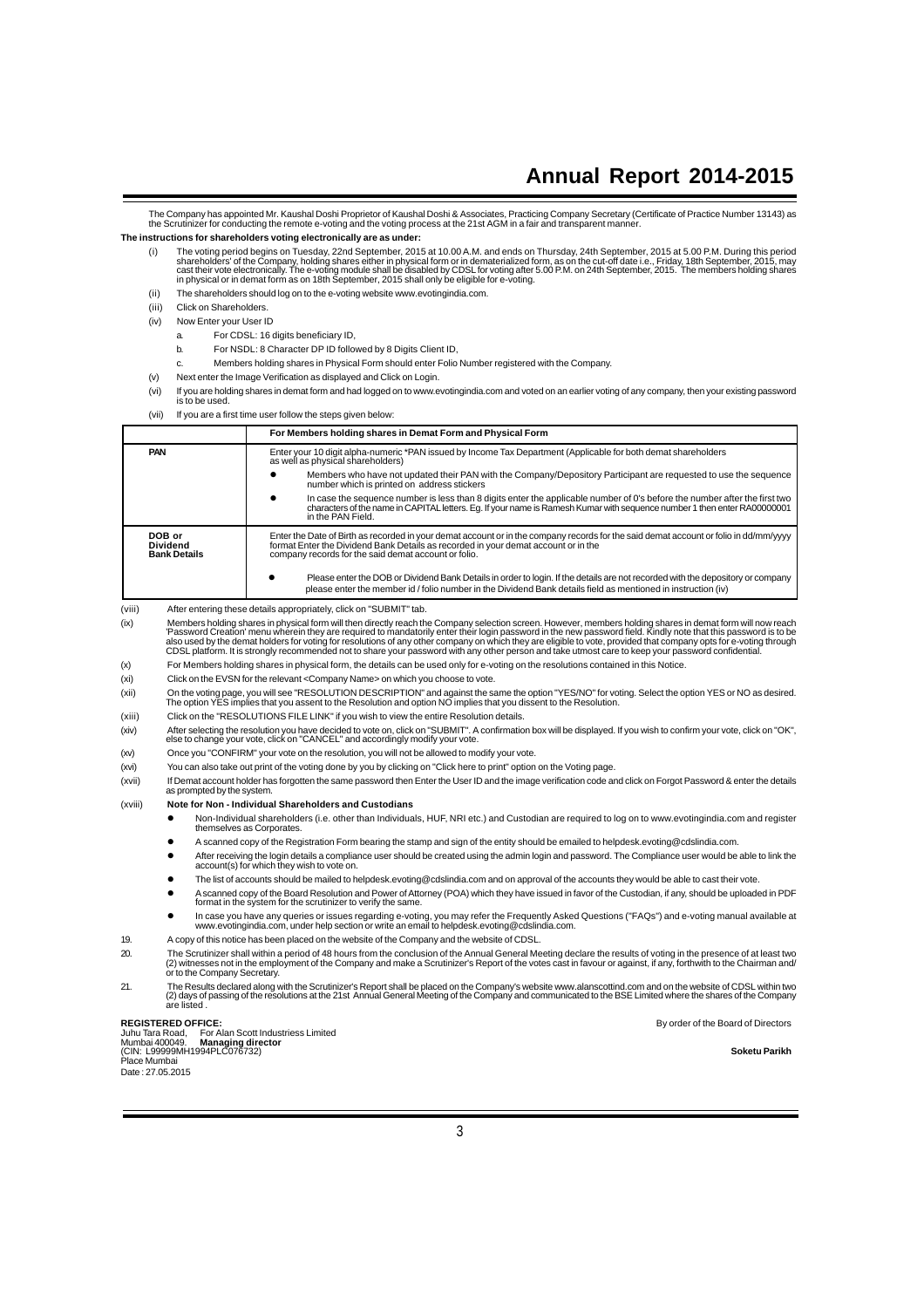#### **Explanatory Statement (Pursuant to Section 102 of the Companies Act, 2013)**

As required by Section 102 of the Companies Act, 2013 ("Act"), the following explanatory statement sets out all material facts relating to the business mentioned under Item Nos. 5 & 6 of the accompanying Notice:

#### **Item No.4**

The Board of Directors has received a notice from the shareholder proposing the candidature of Ms. Heena Samiullah Sayyed as an Independent Director to be appointed under the provisions of Section 149 of The Companies Act, 2013. Heena Samiullah Sayyed is a textile designer having an experience of working with export house and many other film projects.

The Company has received from Heena Sayyed (i) consent in writing to act as Independent Director in Form DIR-2 pursuant to Rule 8 of Companies (Appointment &<br>Qualification of Directors) Rules 2014 (ii) intimation in Form D not disqualified under sub-section (2) of Section 164 of the Companies Act, 2013 and (iii) a declaration to the effect that she meets the criteria of independence as provided<br>in sub-section (6) of Section 149 of the Compan

The Resolution seeks the approval of members for the appointment of Heena Sayyed as an Independent Director of the Company for a term of 5 consecutive years pursuant<br>to Section 149 and other applicable provisions of the Co

In the opinion of the Board of Directors, Heena Sayyed proposed to be appointed, as an Independent Director, fulfils the conditions specified in the Companies Act, 2013 and the Rules made thereunder and she is independent. A copy of the draft letter for the appointment of Heena Sayyed as an Independent Director setting out the terms and conditions<br>is available for inspection without any fee b Meeting.

None of the Directors, key Managerial Personnel or their relatives, except Heena Sayyed for whom the Resolution relates, is interested or concerned in the Resolution. The Board recommends the Resolution set forth at Item No.4 for the approval of the members.

#### **Item No.5**

The existing Articles of Association ("Articles") of the Company are based on the Companies Act, 1956 and several requlations in the existing Articles contain reference to the Sections of the Companies Act, 1956. Some regulations in the existing Articles are no longer in conformity with the provisions of the Companies Act, 2013 ("Act"). With the enactment of the Companies Act, 2013, several regulations of the existing Articles of the Company require alteration and/or deletion. Given this position, it is

considered expedient to wholly replace the existing Articles by a new set of Articles. The draft Articles shall be open for inspection by the Members at the Registered Office of the Company on all working days (except Saturdays, Sundays and Public Holidays)<br>between 11.00 a.m. to 1.00 p.m. up to the date on t

None of the Directors or Key Managerial Personnel of the Company of their relatives is concerned or interested, financial or otherwise, in the said Resolution.

The Board of Directors recommends the Special Resolution set out at Item No.5 of the Notice for approval by the Members.

**Details in respect of the Directors, seeking re-appointments / appointment required to be provided pursuant to Clause 49 of the Listing Agreement are also annexed hereto**

| Sr.<br>No. | Particulars                                                                                                               |                                     |                               |
|------------|---------------------------------------------------------------------------------------------------------------------------|-------------------------------------|-------------------------------|
| 1)         | Name of the Director                                                                                                      | Asmita Jayantkumar<br>Parikh        | Heena Sayyed                  |
| 2)         | Date of Birth                                                                                                             | 14/11/1951                          | 28/09/1991                    |
| 3)         | Date of Original Appointment                                                                                              | 25/05/2005                          | 15/01/2015                    |
| 4)         | Expertise in specific areas                                                                                               | <b>NIL</b>                          | Textile & fashion<br>designer |
| 5)         | Qualifications                                                                                                            | L.C.E.H.<br>designing               | <b>BSC</b> fashion            |
| 6)         | Number of Shares held in Alan Scott<br>Industriess Limited                                                                | Nil                                 | Nil                           |
| 7)         | Directorship in other Companies                                                                                           | Concord capitals<br>private Limited | Nil                           |
| 8)         | Position held in mandatory Committees (Audit<br>Committee and shareholders Relationship<br>Committee) of other Companies: | Nil                                 | Nil                           |

(CIN: L99999MH1994PLC076732) **Soketu Parikh** Place Mumbai Date : 27.05.2015

**REGISTERED OFFICE:**<br>
United Tara Road, Content of the Board of Directors<br>
For Alan Scott Industriess Limited Juhu Tara Road, For Alan Scott Industriess Limited **Managing director**<br>**Soketu Parikh**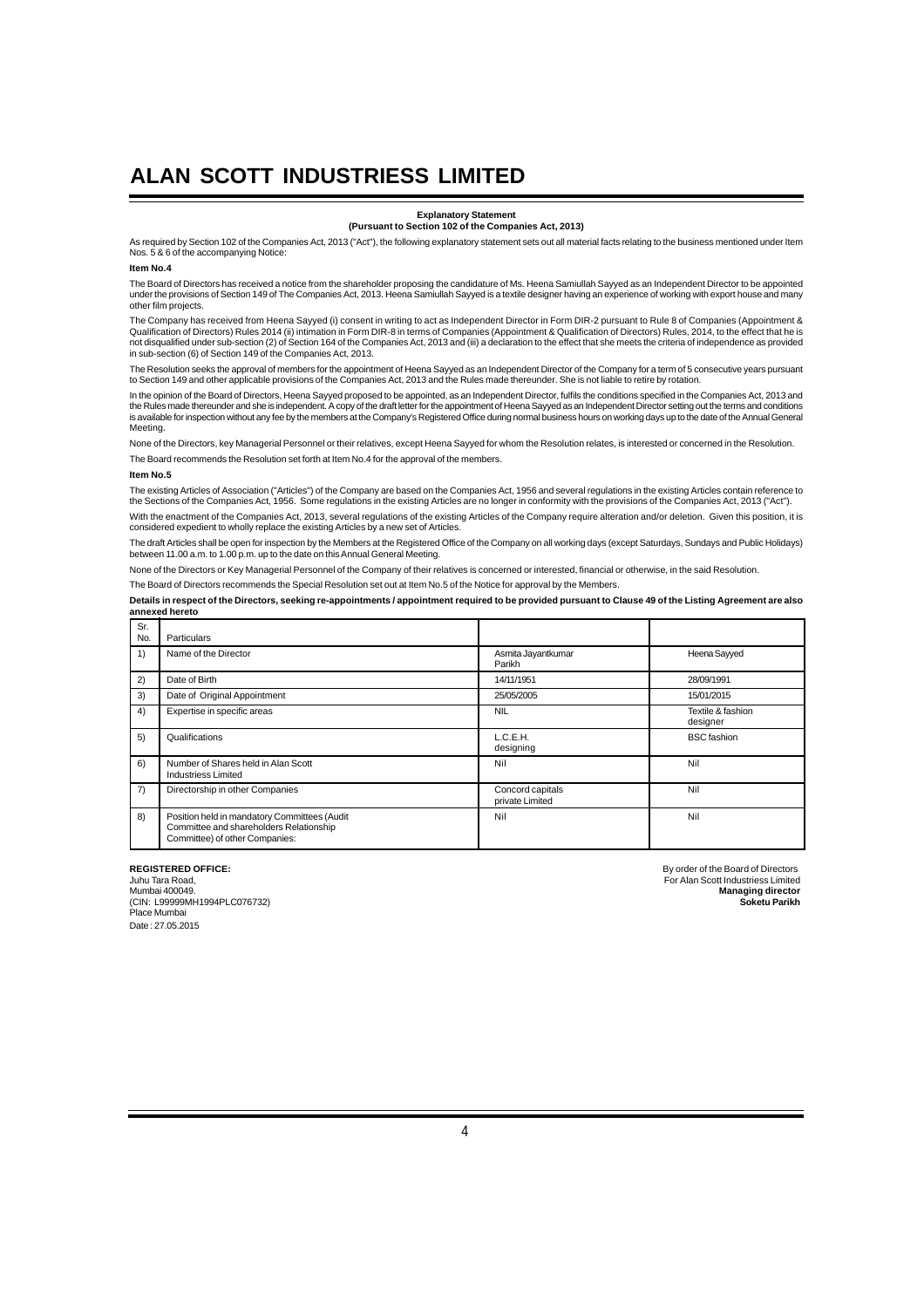### **DIRECTORS' REPORT**

#### The Members,

Your Director have pleasure in presenting the 21st Annual Report and the audited statement of accounts for the year ended 31st March, 2015.

|                                                   | Amount in ₹             |                         |
|---------------------------------------------------|-------------------------|-------------------------|
| <b>FINANCIAL RESULTS:</b>                         | Year ended<br>31.3.2015 | Year ended<br>31.3.2014 |
| Sales & Other Income                              | 29,98,600               | 22,66,319               |
| <b>Total Expenditure</b>                          | 28.46.288               | 17,36,639               |
| Profit / (Loss) before Taxation                   | 1.52.312                | 5.29.679                |
| Provision for Taxation                            |                         |                         |
| <b>Prior Period Expenses</b>                      |                         |                         |
| Profit / (Loss) after taxation<br>APPROPRIATIONS: | 1,52,312                | 5,29,679                |
| Interim Dividend                                  |                         |                         |
| Proposed Dividend                                 |                         |                         |
| Balance carried to Balance Sheet                  | 1,52,312                | 5,29,679                |

#### **OPERATION:**

During the year under review, your company's sales were ₹ 29,98,600 compared to ₹ 22,66,319 in the previous year.

### **OUT LOOK:**

The company proposes to foray into Digital Media and film production business and the industry scenario is very good in this area of business.

#### **DIVIDEND:**

In view of strengthening the reserves of the Company, your Directors regret their inability to recommend any dividend during the year under review.

#### **SHARE CAPITAL**

The Paid-up Equity Share Capital as on 31st March, 2015 is ₹3,26,37,000/- comprises 32,63,700 shares of ₹10/-each. During the year under review, the Company has not issued any Shares on Right basis and bonus to the shareholders.

### **BUSINESS REVIEW/STATE OF THE COMPANY'S AFFAIRS:**

During the year under review, your company's sales were ₹29,98,600 compared to ₹22,69,355 in the previous year. Net profit of the company were ₹1,52,312 during the year. **RESERVES**

The Company proposes to carry  $\bar{\tau}$  (2, 61,07,111) to reserves.

#### **SUBSIDIARIES**

The Company does not have any Subsidiaries.

### **PARTICULARS OF LOANS, GUARANTEES OR INVESTMENTS:**

Details of loans, guarantees and investments covered under the provisions of Section 186 of the Companies Act 2013, wherever applicable, are given in the notes to financial statements.

### **DETAILS OF BOARD MEETINGS:**

During the financial year under review commencing from 1st April, 2014 to 31st March, 2015, 8(Eight) Board Meetings were held on 10th April.2015, 02nd May 2014, 30th<br>May 2014, 25th June 2014, 05th August 2014, 01st Novem attendance of the Directors thereat are provided in the Corporate Governance Report, appearing as a separate section in this Annual report.

### **ANNUAL RETURN:**

The Extract of Annual Return Pursuant to section 92 read with rule 12 of the Companies (Management and Administration) Rules, 2014, for the financial year 2014-15 in Form<br>No. MGT-9 is annexed hereto and form part of this r

**COMMITTEES OF BOARD:**

#### The details of composition of the Committees of the Board of Directors are as under:-

a. Audit Committee

| SI.<br>No. | Name              | Chairman/<br><b>Members</b> |
|------------|-------------------|-----------------------------|
|            | Ms. Kanan Kapur   | Chairman                    |
| 2          | Mr.Soketu Parikh  | Member                      |
| 3          | Ms. Asmita Parikh | Member                      |

During the year, the Committee had met on 30th May 2014, 05th August 2014, 01st November 2014, and 15th January 2015. The other details of the Audit Committee are given in the Corporate Governance Report, appearing as a separate section in this Annual Report.

### **DIRECTORS:**

In accordance with the provisions of the Companies Act, 2013, Asmita Parikh is liable to retire by rotation and being eligible offers herself for re-appointment.

### **ENHANCING SHAREHOLDERS VALUE**

Your Company believes that its Members are among its most important stakeholders. Accordingly, your Company's operations are committed to the pursuit of achieving high<br>levels of operating performance and cost competitivene and environmental dimensions and contribute to sustainable growth and development.

### **MANAGEMENT DISCUSSION AND ANALYSIS REPORT - 2015**

Pursuant to Clause 49 of the Listing Agreement a Report on Management Discussion and Analysis is given below:

### **a) Industry Structure & Development and Challenges:**

The company was able to make nominal profit during the year and as the recession is continuing to affect the industries all round the company is also affected. It is expected<br>that the company would in near future would mak

#### **b) Outlook, Opportunities, Threats and Risks:**

The company is likely to start its main business activities in the near future and as the textile business which was its core activity but due to the present conditions prevailing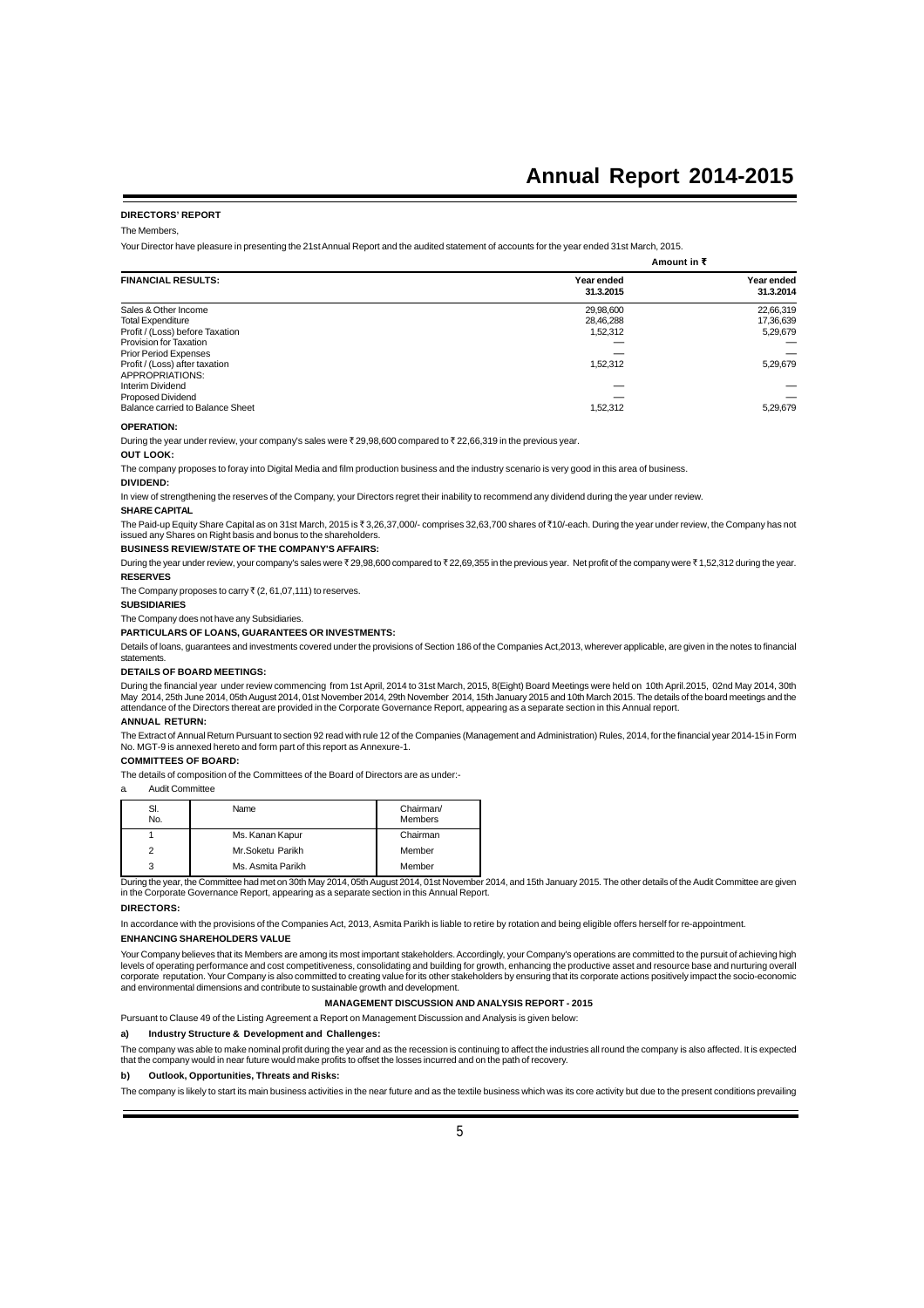the directors feel that the company should continue in its present activity for some more time. However the directors are hopeful they would start the core business in near future. **c) Performance :**

Total gross Income amounted to  $\bar{\tau}$  29,98,600 /- compared to  $\bar{\tau}$  22,66,319/- of the previous year. The Company has currently one activity of the online trading of the share and securities

#### **d) Internal Control System & Their Adequacy**

The company has a good system of internal controls in all spheres of activities. The internal control is supplemented by effective internal audit being carried out by an external firm of chartered accountants. The effective steps to implement the suggestions/observations of the Auditors are being taken and monitored regularly. In the opinion of the Board,<br>an effective internal control system adequa

### **e) Human Resources & Industrial Relation:**

In today's knowledge driven dynamic business environment, people are the most critical drivers of growth. The Company considers human resources as one of the vital and important factors for sustained growth. The human resources strategy is to attract talent in the industry, develop and upgrade their skill and competence on the job and ensure<br>employee satisfaction through reward, apprecia

#### **f) Trading Status On the stock exchange:**

The Company`s equity shares are listed and traded on over the counter Stock exchange Ltd. But counter is dead exchange

#### **g) Whistle Blower Policy:**

The Company does not have any Whistle Blower Policy as of now.

### **h) Cautionary Statement:**

Statements made in the report, including those stated under the caption "Management Discussion and Analysis" describing the company's plans, projections and expectations may constitute "forward looking statements" within the meaning of applicable laws and regulations. Actual results may differ materially from those either expressed or implied.

(CIN: L99999MH1994PLC076732) **Soketu Parikh** Place Mumbai

Date : 27.05.2015

#### **CORPORATE GOVERNANCE REPORT AND MANAGEMENT DISCUSSION & ANALYSIS**

Your Company is committed to the tenets of good Corporate Governance and has taken adequate steps to ensure that the requirements of Corporate Governance as laid down in Clause 49 of the Listing Agreement are complied with.

As per Clause 49 of the Listing Agreement with the Stock Exchanges, the Corporate Governance Report, Management Discussion and Analysis and the Auditor's Certificate regarding compliance of conditions of Corporate Governance are attached separately and form part of the Annual Report.

### **STATUTORY AUDIT**

The Auditors M/s. HAM & Co, Chartered Accountants, who are statutory auditors of the Company hold office up to the ensuing Annual General Meeting and are recommended<br>for re-appointment to audit the accounts of the Company Company has obtained written confirmation from M/s. Ham & Co that their appointment, if made, would be in conformity with the limits specified in the said Section **DIRECTORS' RESPONSIBILITY STATEMENT:**

Pursuant to the requirement under Section 134 (3)(C) of the Companies Act, 2013 with respect to Directors' Responsibility Statement, it is hereby confirmed:

- (i) That in the preparation of the annual accounts for the financial year ended 31st March 2015,the applicable accounting standards had been followed along with proper explanation relating to material departures:
- (ii) That the Directors had selected such accounting policies and applied them consistently and made judgments and estimates that were reasonable and prudent so as to give a true and fair view of the state of affairs of the Company at the end of the financial year and of the profit of the Company for the year under review
- (iii) That the Directors had taken proper and sufficient care for the maintenance of adequate accounting records in accordance with the provisions of the Companies Act, 2013 for safeguarding the assets of the Company and for preventing and detecting fraud and other irregularities:
- (iv) That the Directors had prepared the accounts for the financial year ended 31st March, 2015 on a 'going concern' basis.
- (v) The directors, had laid down internal financial controls to be followed by the company and that such internal financial controls are adequate and were operating effectively
- (vi) The directors had devised proper systems to ensure compliance with the provisions of all applicable laws and that such systems were adequate and operating effectively

#### **FIXED DEPOSITS:**

The Company has not accepted or renewed any deposits during the year.There are no outstanding and overdue deposits as at 31st March, 2015.

#### **LISTING:**

At present the Company's Equity Shares listed at BSE and the Company has paid the Listing fees to the above exchange for the financial year ended 2015-2016.

### **CONSERVATION OF ENERGY, TECHNOLOGY ABSORPTION AND FOREIGN EXCHANGE EARNINGS & OUTGO:**

Considering the nature of business of the company, the particulars required to be furnished pursuant to Section 134 of the Companies Act, 2013 read with Rule 8 (3) of the Companies (Accounts) Rules, 2014are not applicable to the company. There were no foreign exchange earnings and outgo during the current period. **AUDITORS:**

In the last AGM held on 30th September 2014, M/s. HAM & Co, Chartered Accountants have been appointed Statutory Auditors of the Company for a period of one year. Ratification of appointment of Statutory Auditors is being sought from the members of the Company at the ensuing AGM.

Further, the report of the Statutory Auditors along with notes to Schedules and Corporate governance certitifcate are enclosed to this report. The observations made in the Auditors' Report are self-explanatory and therefore do not call for any further comments.

### **SECRETARIAL AUDIT**

The Company was listed on 23th April 2015 on BSE; Secretarial audit report will be accordingly submitted in the financial year 2015-16.

### **RELATED PARTY TRANSACTIONS**

All the Related Party Transactions are entered into on arm's length basis and are in compliance with the applicable provisions of the Act and Listing Agreement. There are no materially significant related party transactions made by the Company with Promoters, Directors which may have potential conflict with the interest of the Company at large. All the Related Party Transactions are presented to the Audit Committee and Board for their approval. Omnibus approval is given by Audit committee for the transactions which are foreseen and repetitive in nature. A statement of all Related Party Transactions is presented before the Audit Committee and Board on quarterly basis, specifying the nature,<br>value and terms and conditions of the transa

### **INTERNAL CONTROL SYSTEMS AND THEIR ADEQUACY**

The Company has an Internal Control System, commensurate with the size, scale and complexity of its operations. The scope and authority of the Internal Audit (IA) function

**REGISTERED OFFICE:**<br>
Juhu Tara Road,<br>
Mumbai 400049. **By order of the Board of Directors**<br>
Managing director Juhu Tara Road, For Alan Scott Industriess Limited Mumbai 400049. **Managing director**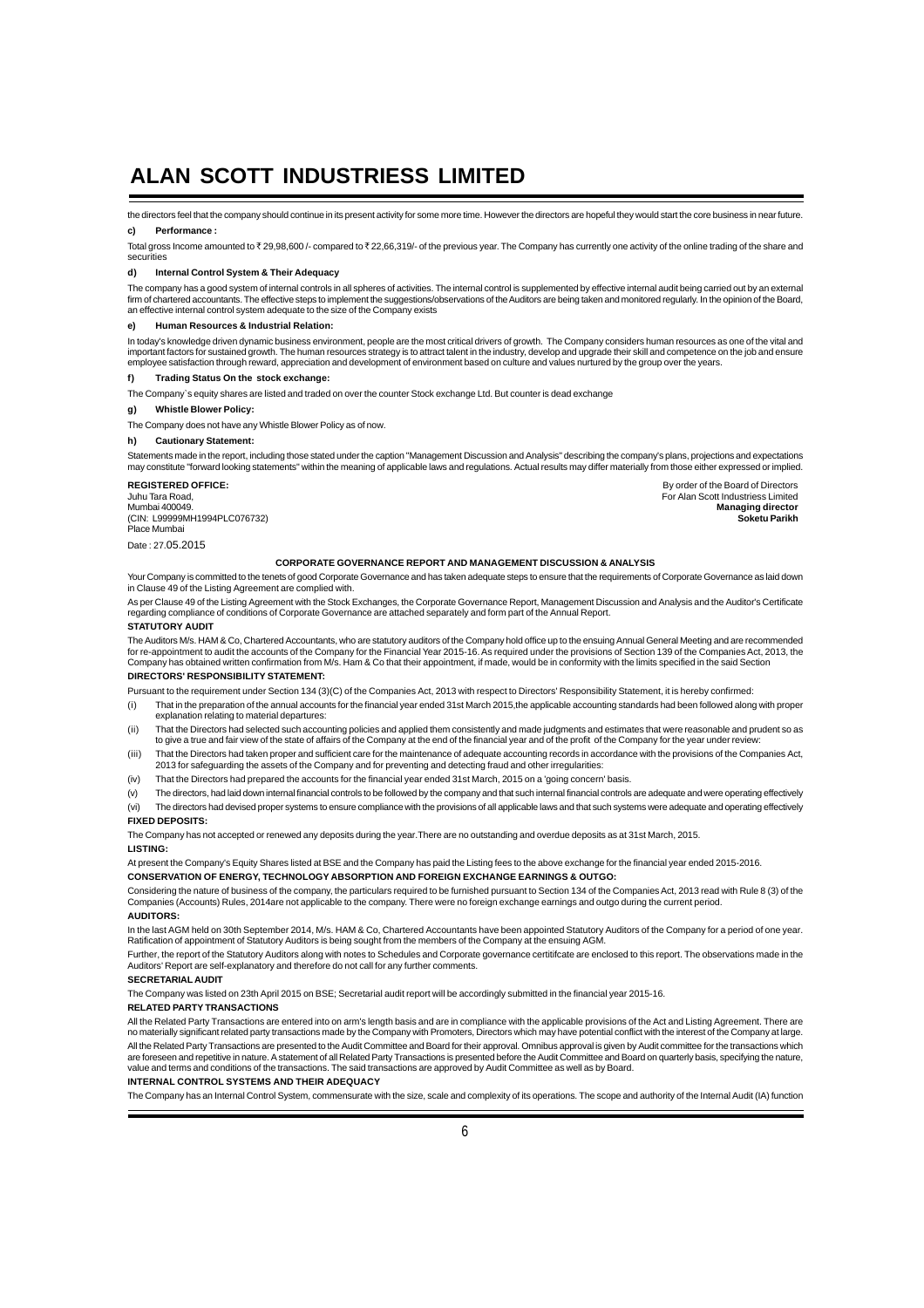is defined in the mandate provided to the internal Auditors. The Internal Audit is entrusted to M/s. Kewal Ramani & Associates Chartered Accountants. The main thrust of internal audit is to test and review controls appraisals of risks and business processes, besides benchmarking controls with best practices in the industry. To maintain its objectivity<br>and independence, the Internal Auditor reports system in the Company, its compliance with operating systems, accounting procedures and policies at all locations of the Company. Based on the report of internal audit function, process owners undertake corrective action in their respective areas and thereby strengthen the controls. Significant audit observations and corrective actions thereon are presented to the Audit Committee of the Board.

### **MANAGEMENT OF RISKS OF FRAUD, CORRUPTION AND UNETHICAL BUSINESS PRACTICES.**

Whistle Blower Policy/ Vigil mechanism

In compliance with the requirement of the Companies Act, 2013 and Listing Agreement guidelines, the Company has established a Whistle Blower Policy /Vigil mechanism Policy and the same is placed on the website of the Company.

The employees of the company are made aware of the said Policy at the time of joining the Company.

### **DECLARATION BY INDEPENDENT DIRECTORS:**

Ms. Heena Samiullah Sayyed, Ms. Kanan Rajan Kapur is independent Directors on the Board of your Company. In the opinion of the Board and as confirmed by these Directors,<br>they fulfils the conditions specified in section 149

### **INTERNAL FINANCIAL CONTROLS:**

The internal financial controls with reference to the Financial Statements are commensurate with the size and nature of business of the Company.

### **DIRECTORS AND KEY MANAGERIAL PERSONNEL:**

Ms. Asmita Parikh, Directors retire by rotation at the forthcoming Annual General Meeting and being eligible, offer themselves for reappointment.

During the year, Ms. Kanan Kapur, Ms. Heena Samiullah Sayyed has been appointed as independent directors for term of 5 years. .

Also, Mr. Soketu Parikh, Mr. Ramkrishna Prem Kaushalya Shukla has been appointed as Managing Director & Company secretary respectively.

#### **EVALUTION OF THE BOARD'S PERFORMANCE**

In compliance with the Companies Act, 2013, and Clause 49 of the Listing Agreement, the performance evaluation of the Board as a whole and of the Individual Directors was<br>carried out during the year under review. With the covering various aspects of the Board's functioning, Board culture, execution and performance of specific duties, obligations and governance.

A separate exercise was carried out to evaluate the performance of Individual Directors including the Chairman of the Board, on parameters such as level of engagement and contribution, independence of judgment, safeguarding the interest of the Company and its minority shareholders etc.

### The Directors expressed satisfaction with the evaluation process.

**HEALTH, SAFETY AND ENVIRONMENTAL PROTECTION**

Your Company has complied with all applicable environmental laws and labour laws. The Company has been taking all the necessary measures to protect the environment and maximize worker protection and safety. The Company's policy requires conduct of operation in such a manner so as to ensure safety of all concerned, Compliance of environmental regulations and preservation of natural resources.

### **DISCLOSURE AS PER SEXUAL HARASSMENT OF WOMEN AT WORKPLACE (PREVENTION, PROHIBITION AND REDRESSAL) ACT, 2013**

The Company has zero tolerance for sexual harassment at workplace and has adopted a policy against sexual harassment in line with the provisions of Sexual Harassment<br>of Women at Workplace (Prevention, Prohibition and Redre

During the financial year 2014-15, the company has not received any complaints on sexual harassment and hence no complaints remain pending as of 31 March, 2015 **CODE OF CONDUCT:**

The Board has formulated a code of conduct for the Board members and senior management of the Company, which has been posted on the web site of the Company. It is hereby affirmed that all the Directors and senior management personnel have complied with the code of conduct framed by the Company and a confirmation to that effect has been obtained from the directors and senior management.

#### **BUSINESS RISK MANAGEMENT:**

The Committee has formulated Risk Management Policy of the Company which has been subsequently approved by the Board of Directors of the Company.

The aim of risk management policy is to maximise opportunities in all activities and to minimise adversity.

The policy includes identifying types of risks and its assessment, risk handling, monitoring and reporting, which in the opinion of the Board may threaten the existence of the Company

### **PARTICULARS OF EMPLOYEES**

The information required under Section 197(12) of the Companies Act, 2013 read with Rule 5 of the Companies (Appointment and Remuneration of Managerial Personnel) Rules, 2014 in respect of that, relations between the employees and the management remained satisfactory The Company takes pride in the commitment, competence and dedication shown by its employees in all areas of business.

None of the employee is drawing in excess of the limits prescribed by the Companies Act, 2013 and rules made there under, which needs to be disclosed in the Directors' Report. **NOMINATION AND REMUNERATION POLICY**

The Board of Directors has framed a policy which lays down a framework in relation to remuneration of Directors.

This policy also lays down criteria for selection and appointment of Board Members. The details of this policy are explained in the Corporate Governance Report. **GENERAL DISCLOSURE:**

Your Directors state that no disclosure or reporting is required in respect of the following items as there were no transactions on these items during the year under review: 1. Details relating to deposits covered under Chapter V of the Act.

- 2. Issue of equity shares with differential rights as to dividend, voting or otherwise.
- 3. Issue of shares (including sweat equity shares) to employees of the Company under any scheme.

No significant or material orders were passed by the Regulators or Courts or Tribunals which impact the going concern status and Company's operations in future. **ACKNOWLEDGMENT:**

The directors thank the Company's employees, customers, vendors, investors for their continuous support.

The directors also thank the government of India, the governments of various states in India and concerned government departments / agencies for their co-operation. The directors appreciate and value the contributions made by every members of the Company.

(CIN: L99999MH1994PLC076732) **Soketu Parikh** Place Mumbai

Date : 27.05.2015

**REGISTERED OFFICE:**<br>
Lubu Tara Road<br>
Lubu Tara Road Juhu Tara Road, For Alan Scott Industriess Limited Managing director<br>Soketu Parikh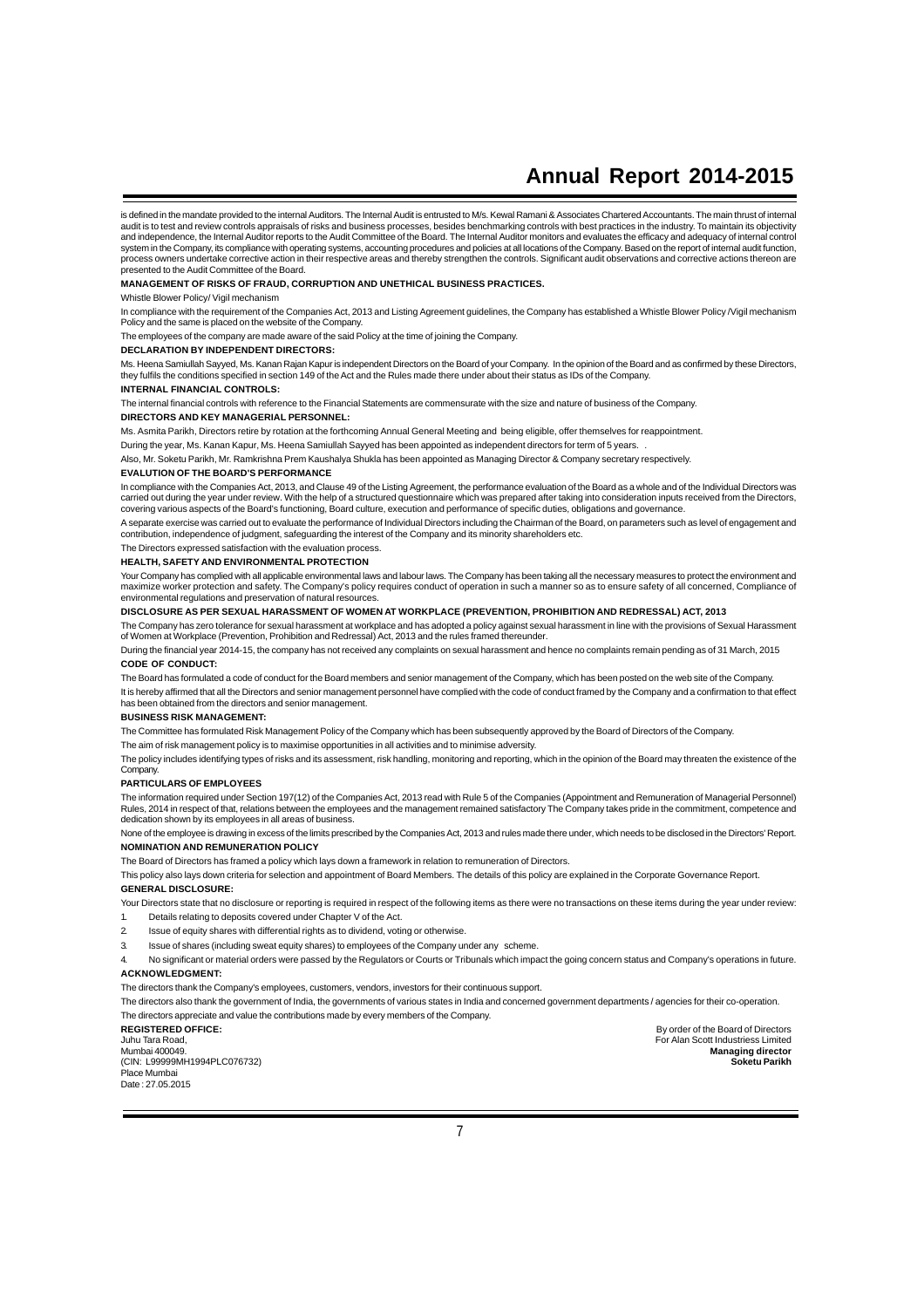**REPORT ON CORPORATE GOVERNANCE**

Pursuant to Clause 49 of the Listing Agreement a Report on Corporate Governance is given below:

**COMPANY PHILOSOPHY ON CORPORATE GOVERNANCE:**

Alan Scott Industriess Limited marks its Corporate Governance with the prevalent practices and it confirms the mandatory requirements.

### **BOARD OF DIRECTORS:**

The Board of Directors comprises of Four Directors Consisting of One Managing Director, One Executive Director and Two Non-Executive Directors.

During the financial year under review commencing from 1st April, 2014 to 31st March, 2015, 8 (Eight) Board Meetings were held on 02nd May 2014, 30th May 2014, 25th<br>June 2014, 05th August 2014, 01st November 2014, 29th

The Composition of the Board of Directors and their attendance at the meetings during the year and at the last Annual General Meeting as also number of the other Directorship / Membership of Committees are as follows:

| Name of the<br>Director  | Category<br>of Directorship | No. of<br>Board<br>Meetings | Attendance<br>of last AGM | No. of<br>Other<br>Directorship | Committee<br>Membership |            |
|--------------------------|-----------------------------|-----------------------------|---------------------------|---------------------------------|-------------------------|------------|
|                          |                             | attended                    |                           |                                 | Member                  | Chairman   |
| Mr.Soketu Parikh         | <b>MD</b>                   |                             | <b>YES</b>                |                                 | <b>NIL</b>              | <b>NIL</b> |
| <b>IMs.Asmita Parikh</b> | ED                          |                             | <b>YES</b>                |                                 | <b>NIL</b>              | <b>NIL</b> |
| Ms Heena sayyed          | IND - NED                   |                             | <b>NA</b>                 | <b>NIL</b>                      | <b>NIL</b>              | <b>NIL</b> |
| <b>IMs. Kanan Kapur</b>  | IND - NED                   |                             | <b>NA</b>                 | <b>NIL</b>                      | <b>NIL</b>              | <b>NIL</b> |

MD - Managing Director IND - Independent NED - Non-Executive Director

**ED - Executive Director** 

#### **Board's Functioning & Procedure**

The Company holds a minimum of four Board Meetings in a year, one each per quarter. Additional Board Meetings are convened as and when necessary to address the specific<br>needs of the Company. The Board also approves urgent

Agenda papers are circulated to the directors in advance and all material information is incorporated in the Agenda papers for facilitating meaningful and focused discussions<br>at the Meeting. Where it is not practicable to

### **Audit Committee:**

The Audit Committee met 5 times in the financial year on 30th May 2014, 05th August 2014, 01st November 2014, and 15th January 2015, where all the members of the Committee,<br>Executive Director, Non-Executive Director and th

|                                             | Ms. Kanan Kapur                                           | Independent - Non Executive Director |                          |  |
|---------------------------------------------|-----------------------------------------------------------|--------------------------------------|--------------------------|--|
|                                             | Mr.Soketu Parikh                                          | <b>Managing Director</b>             |                          |  |
|                                             | Ms. Asmita Parikh                                         | <b>Executive Director</b>            |                          |  |
|                                             | Details of attendance at the meetings of Audit Committee: |                                      |                          |  |
| Name of the members<br>No. of meetings held |                                                           |                                      | No. of meetings attended |  |
| Ms. Kanan Kapur                             |                                                           |                                      |                          |  |
| Mr.Soketu Parikh                            |                                                           |                                      |                          |  |
| Ms. Asmita Parikh                           |                                                           |                                      |                          |  |

### **Terms of Reference**

The role and terms of reference of this Committee are wide enough to cover the matters specified for the Audit Committee under Clause 49 of the listing agreement is as follows: a) Oversight of the Company's financial reporting process and the disclosure of its financial information to ensure that the financial statements are correct, sufficient and credible;

- b) To review with Management the financial statements at the end of a quarter, half year and the annual financial statements before submission to the Board for approval, focusing particularly on:
	- (i) Matters required being included in the Director's Responsibility Statement which form part of the Board's Reporting;
	-
	- $\begin{pmatrix} \n\text{ii} \\
	\text{iii} \\
	\text{iii} \\
	\text{10} \\
	\text{11} \\
	\text{12} \\
	\text{13} \\
	\text{14} \\
	\text{15} \\
	\text{16} \\
	\text{17} \\
	\text{18} \\
	\text{19} \\
	\text{10} \\
	\text{10} \\
	\text{11} \\
	\text{11} \\
	\text{12} \\
	\text{13} \\
	\text{14} \\
	\text{15} \\
	\text{16} \\
	\text{17} \\
	\text{18} \\
	\text{19} \\
	\text{10} \\
	\text{10} \\
	\text{11} \\
	\text{11} \\
	\text{12} \\
	\text{13$ Major accounting entries involving estimates based on the exercise of judgment by management;
	- (iv) significant adjustments made in the financial statements arising out of audit findings;
	- (v) compliance with listing and other legal requirements relating to financial statements;
	- (vi) disclosure of any related party transactions; and
	- (vii) Qualifications in the draft audit report
	-
- c) to consider the appointment or re-appointment of the statutory auditors, the audit fee, any questions of resignation or dismissal and payment to statutory auditors for any other services rendered by them;
- d) to discuss with the statutory auditors before the audit commences, about the nature and scope of the audit as well as post-audit discussion to ascertain any area of concern (in absence of management, wherever necessary);
- e) Reviewing with management, performance of statutory and internal auditors, adequacy of the internal control systems and discuss the same periodically with the statutory<br>auditors, prior to the Board making its statement
- f) reviewing the adequacy of internal audit function, if any, including the structure of the internal audit department, staffing and seniority of the official heading the<br>department, reporting structure coverage and freque g) Discussion with internal auditors on any significant findings and follow up thereon.
- 
- h) Reviewing the findings of any internal investigation by the internal auditors into matters where there is suspected fraud or irregularity or a failure of internal control<br>systems of a material nature and reporting the m i) To look into the reasons for substantial defaults in the payment to the depositors, debenture holders, shareholders (in case of non-payment of declared dividends) and
- creditors; i) To review the functioning of the Whistle Blower Mechanism, in case the same is existing:
- To review the external auditors' audit reports and presentations and management's response thereto;
- l) To ensure co-ordination between the internal and external auditors, and to request internal audit to undertake specific audit projects, having informed management of their intentions;
- m) To consider any material breaches or exposure to breaches of regulatory requirements or of ethical codes of practice to which the Company subscribes, or of any related<br>codes, policies and procedures, which could have a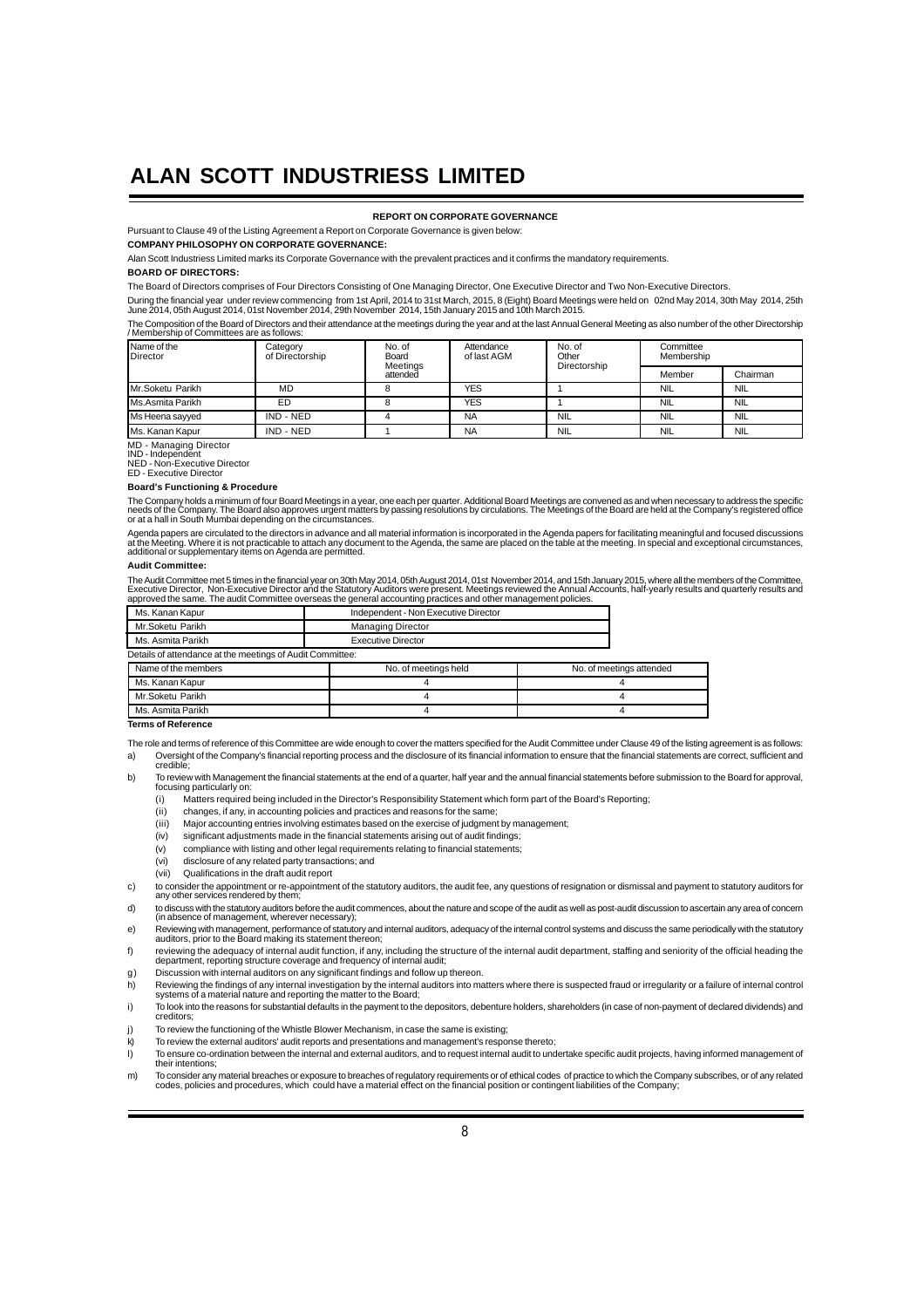- n) To review policies and procedures with respect to directors' and officers' expense accounts, including their use of corporate assets, and consider the results of any<br>review of these areas by the internal auditors or the
- o) To consider other topics, as defined by the Board;
- p) To review the following information:
	- i) Management discussion and analysis of financial condition and results of operations;
	- ii) Statement of significant related party transactions (as defined by the audit committee), submitted by management;
	- iii) Management letter/letters of internal control weaknesses issued by the statutory auditors;
	- iv) Internal audit reports relating control weaknesses; and
	- v) The appointment, removal and terms of remuneration of the Internal Auditor.
- **NOMINATION AND REMUNERATION COMMITTEE:**
- The Company has not constituted any Nomination and Remuneration Committee as no remuneration was paid to any of the directors during the year.

### **STAKEHOLDERS RELATIONSHIP COMMITTEE**

The Board has constituted the Share Transfer Committee, with the Two Executive Directors and One Non Executive Directors members to consider and approve Transfers<br>of shares in the physical form and allied matters. The Shar

| Ms. Kanan Kapur   | Independent - Non Executive Director |
|-------------------|--------------------------------------|
| Mr.Soketu Parikh  | <b>Managing Director</b>             |
| Ms. Asmita Parikh | Executive Director                   |

The committee meets as and when required, to deal with the matters relating to transfer / transmission of shares and monitors redresses of complaints from shareholders relating to transfer, non receipt of balance sheet, dividend declared etc.

**Name and Designation of Compliance Officer:**<br>Mr. Ramkrishna Prem Kaushalya Shukla- Company Secretary<br>208 Sai Gudiya Building Jain Nagar Navgraha Road Bhayender East<br>Thane 401105 Mobile +91 99672 01699

### **GENERAL BODY MEETINGS:**

| <b>Financial Year</b>                  | Date       | <b>Location of the Meeting</b>                                                                             |
|----------------------------------------|------------|------------------------------------------------------------------------------------------------------------|
| 1st April, 2011 to<br>31st March, 2012 | 29.09.2012 | 38. Apurva Indl. Estate.Makwana Road. off. Andheri. Kurla RoAd.<br>Marol Naka, Andheri (E), Mumbai-400059  |
| 1st April, 2012 to<br>31st March, 2013 | 30.09.2013 | 38. Apurva Indl. Estate. Makwana Road. off Andheri. Kurla Road. Marol Naka<br>Andheri (E), Mumbai-400059   |
| 1st April, 2013 to<br>31st March, 2014 | 30.09.2014 | 38. Apurva Indl. Estate. Makwana Road. off.<br>Andheri, Kurla Road, Marol Naka, Andheri (E), Mumbai-400059 |

### **DISCLOSURES:**

There are no materially significant related party transactions. There are other related party commercial transactions, which are reported in the accounting part of this report. **MEANS OF COMMUNICATION:**

The board of directors of the company approves & takes on record the quarterly & half yearly financial results in the Performa prescribed by clause 41 of the listing agreement<br>within 45 days of close of the respective peri

### **SHAREHOLDER INFORMATION:**

| $\mathsf{I}$ | Annual General Meeting<br>Day, Date, Time and Venue                                                                   | Friday, 25th September, 2015 at 10.00 A.M.<br>38, Apurva Indl. Estate, Makwana<br>Road, off, Andheri, Kurla Road,<br>Marol Naka, Andheri (E),<br>Mumbai - 400 059 |
|--------------|-----------------------------------------------------------------------------------------------------------------------|-------------------------------------------------------------------------------------------------------------------------------------------------------------------|
| $\parallel$  | Financial Year: 2015-16<br><b>First Quarter Results</b><br>Second Quarter/Half Yearly<br><b>Third Quarter Results</b> | 14th August, 2015<br>14th November, 2015<br>14th February, 2016                                                                                                   |
|              | III) Date of Book Closure                                                                                             | 18.09.2015 to 25.09.2015 (both days inclusive)                                                                                                                    |
|              | IV) Listing in Stock Exchanges                                                                                        | Currently Equity Shares of the Company Listed<br>on BSE on 23,04,2015.                                                                                            |
|              |                                                                                                                       | There is no default in payment of Annual Listing Fees<br>as prescribed.                                                                                           |
|              | V) Stock Code                                                                                                         | 5391135                                                                                                                                                           |
|              | VI) Demat ISIN numbers in NSDL & CDSL - INE 273F01014                                                                 |                                                                                                                                                                   |

VIII) Share Transfer Systems: The Company has appointed M/s. Link Intime India P. Ltd, Share Registrar & Transfer Agent C 13, Pannalal Silk Mills Compound, LBS Marg, Bhandup West, Mumbai - 400078.

Transfers of physical shares are affected In house after approval by the Share Transfer Committee.

IX) Distributions of Share Holdings as on 31-03-2015

Categories of Shareholders as on March 31, 2015

|  | Category                             | No. of Shares held | % of Shareholding |
|--|--------------------------------------|--------------------|-------------------|
|  | Promoters                            | 927000             | 28.40             |
|  | Banks Financial<br>Institutions, MFs | 64300              | 01.97             |
|  | Others                               | 2272400            | 69.63             |

X) Dematerialization of Shares - The Shares of the Company are in compulsory demat segment and are available for trading in the depository systems of both the National Securities Depository Systems of both the National Dep

XI) Outstanding GDR/ADR/warrants - NIL

XII) The Company has no Plants.

XIII) Address of Correspondence: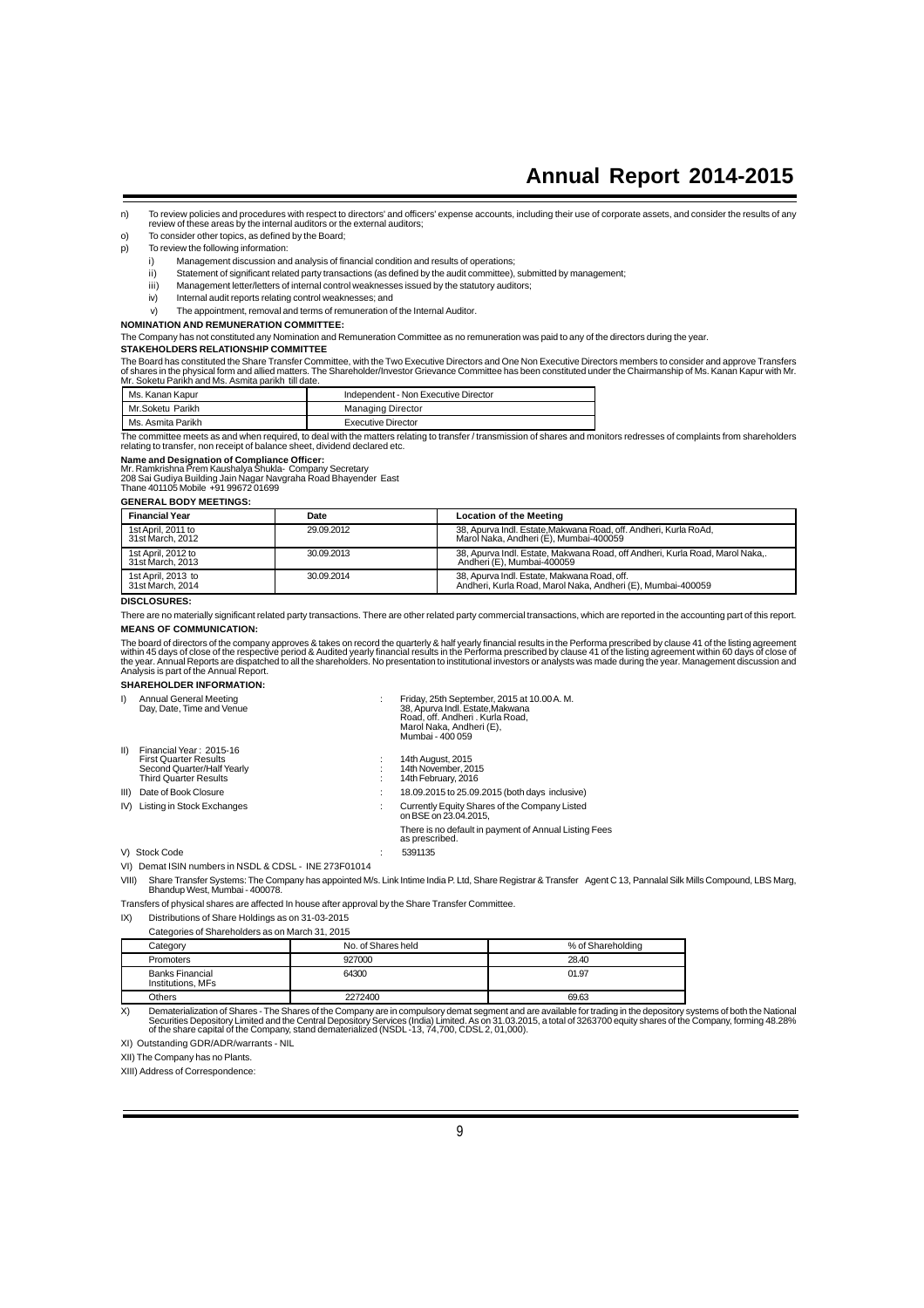## **Shareholder Correspondence in relation to Transfer of Shares queries should be addressed to:**

15, SILVERSANDS, JUHU TARA ROAD, MUMBAI-400049

XIV) Compliance Certificate from Auditors of the Company - published elsewhere in this report.

XV) Compliance with other mandatory requirements.

### 1. **Management Discussion and Analysis**

Management Discussion and Analysis Report forms part of the Annual Report and include discussions on Various matters specified under clause 49(iv)(F) of the Listing Agreement is attached.

### 2. **Disclosures**

2.1 Related party Transactions

The details of all transactions with related parties are placed before the audit committee.

- 2.2 Disclosure of Accounting Treatment
	- In the preparation of financial statements, the Company has followed the Accounting Standards issued by the Institute of Chartered Accountants of India to the extent applicable.

### **3. Code of Conduct**

The Board has formulated a code of conduct for the Board members and senior management of the Company. The same has also been posted on the website of the<br>Company. All board members have affirmed their compliance with code

- 4. **CEO/CFO certification**
- A Certificate from Managing Director on the financial statements of the Company was placed before the Board.

### 5. **Review of Directors' Responsibility statement**

The Board in its report have confirmed that the annual accounts for the year ended 31st March, 2014 have been prepared as per applicable accounting standards and<br>policies and that sufficient care has been taken for mainta

## **NON-MANDATORY REQUIREMENTS**

- a) Any qualification in Auditors Report NIL
- b) Remuneration Committee **Please refer item no. 5 under the heading Mandatory Requirements**.

c) Shareholder Rights<br>The half yearly declaration of financial<br>performance including summary of the<br>significant events in last six months<br>should be sent to each household of The half yearly declaration of financial<br>
performance including summary of the<br>
significant events in last six months<br>
significant events in last six months<br>
significant events in last six months<br>
should be sent to each ho

shareholders<br>are not sent. The audited Results for the financial year<br>Annual Report.

**DECLARATION ON COMPLIANCE WITH CODE OF CONDUCT**

The Board has formulated a code of conduct for the Board members and senior management of the Company, which has been posted on the web site of the Company.

It is hereby affirmed that all the Directors and senior management personnel have complied with the code of conduct framed by the Company and a confirmation to that effect<br>has been obtained from the directors and senior ma

**For and on behalf of the board of Directors**

Sd/- in the state of the state of the state of the state of the state of the state of the state of the state o

Plcae- Mumbai **SOKETU PARIKH**<br>Date: 27th May 2015 Managing Director

#### **AUDITOR'S CERTIFICATE**

To,

The Members, Alan Scott Industriess Limited

We have examined the compliance conditions of Corporate Governance of Alan Scott Industriess Limited, for the year ended 31st March, 2015 as stipulated in Clause 49 of the Listing Agreement of the said Company with the Stock Exchange.

The compliance of conditions of Corporate Governance is the responsibility of the management. Our examination was limited to a review of the procedures and implementation<br>thereof, adopted by the Company for ensuring compli statements of the Company.

In our opinion and to the best of our information and according to the explanations given to us, we certify that the Company has complied with the conditions of Corporate Governance as stipulated in the above mentioned Listing Agreement.

As required by the Guidance Notes issued by the Institute of Chartered Accountants of India, we have to state that based on the report by the Registrar of Company to the Investor<br>Grievance Committee as on 31st March, 2015, We further state that such compliance is neither an assurance as to the further viability of the Company nor the efficiency or effectiveness with which management has conducted the affairs of the Company.

> For **Hardik H Shah & Associates** Chartered Accountants (Firm's Registration No. 131390W)

**CA Hardik Shah** Place: Mumbai Proprietor Date:19/08/2015 Membership No. 137026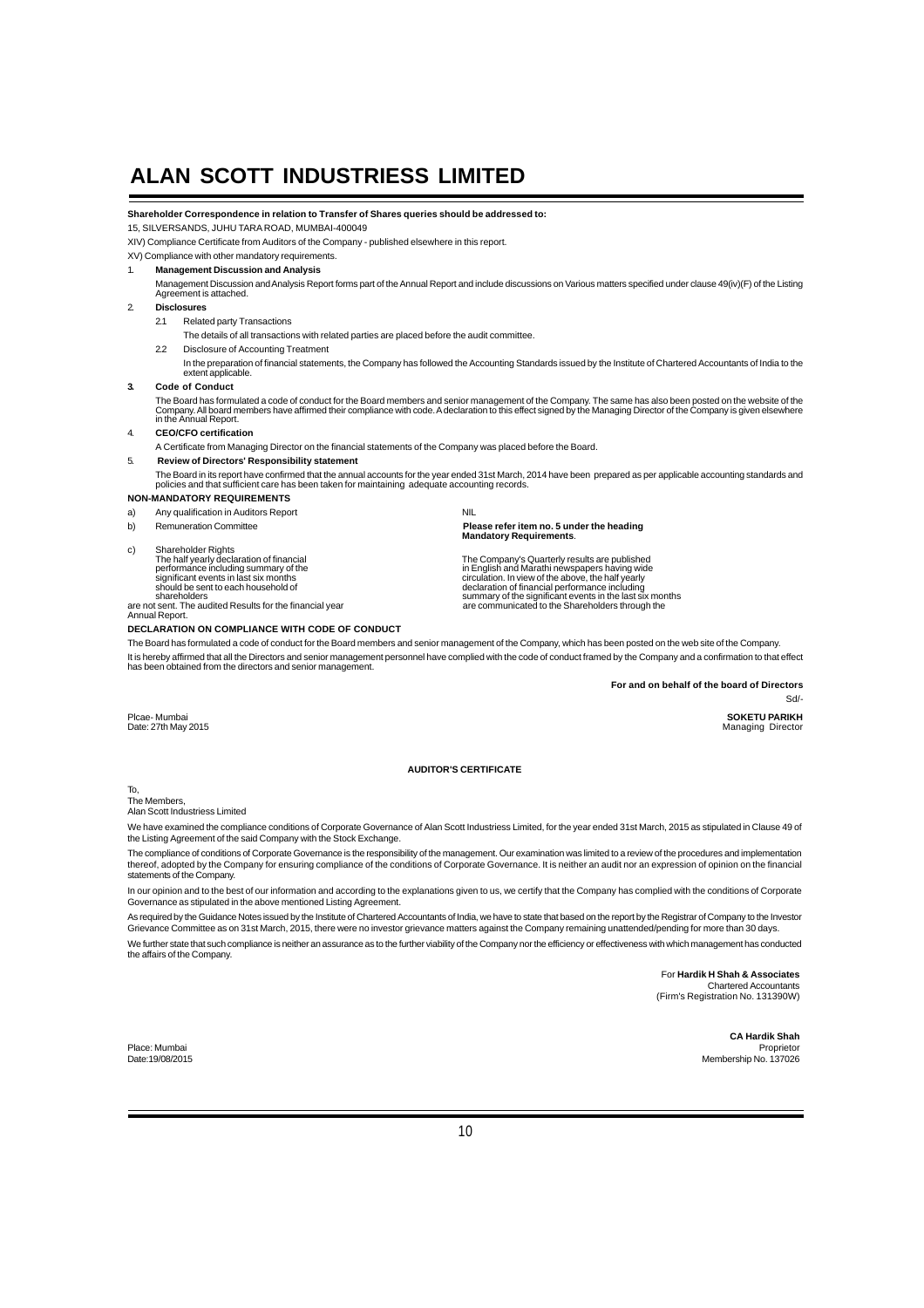### **FORM NO. MGT 9**

# **EXTRACT OF ANNUAL RETURN as on financial year ended on 31.03.2015 Pursuant to Section 92 (3) of the Companies Act, 2013 and rule 12(1) of the Company (Management & Administration ) Rules, 2014.**

### I **REGISTRATION & OTHER DETAILS:**

- i CIN L99999MH1994PLC076732
- 
- ii Registration Date "076732" example a material control of the Company<br>iii Name of the Company
- iv Category/Sub-category of the Company
- 
- vi Whether listed company **Yes**
- vii Name, Address & contact details of the Registrar & Transfer Agent, if any.

v "Address of the Registered office" & contact details" 15, SILVERSANDS, JUHU TARA ROAD,MUMBAI -400049. 9920377859

ALAN SCOTT INDUSTRIESS LIMITED

C-13, Pannalal Silk Mills Compound," LBS Marg, Bhandup West, Mumbai – 400078, Tel. 22 25963838 "

### II **PRINCIPAL BUSINESS ACTIVITIES OF THE COMPANY**

All the business activities contributing 10% or more of the total turnover of the company shall be stated

| <b>SL No</b> | Name & Description of main<br>products/services | NIC Code of the<br><b>Product/service</b> | % to total turnover<br>of the company |
|--------------|-------------------------------------------------|-------------------------------------------|---------------------------------------|
|              | Textiles manufacturing and Trading              | Div 13 goup 139 class 1399                | 90.71                                 |
| ◠            |                                                 |                                           |                                       |
| 3            |                                                 |                                           |                                       |
|              |                                                 |                                           |                                       |

### **III PARTICULARS OF HOLDING, SUBSIDIARY & ASSOCIATE COMPANIES**

| SI <sub>No</sub> | Name & Address of the Company | <b>CIN/GLN</b> | <b>HOLDING/</b><br><b>SUBSIDIARY/</b><br><b>ASSOCIATE</b> | % OF<br><b>SHARES HELD</b> | <b>APPLICABLE</b><br><b>SECTION</b> |
|------------------|-------------------------------|----------------|-----------------------------------------------------------|----------------------------|-------------------------------------|
|                  | <b>NA</b>                     | <b>NA</b>      | <b>NA</b>                                                 | <b>NA</b>                  | <b>NA</b>                           |
|                  |                               |                |                                                           |                            |                                     |
| 3                |                               |                |                                                           |                            |                                     |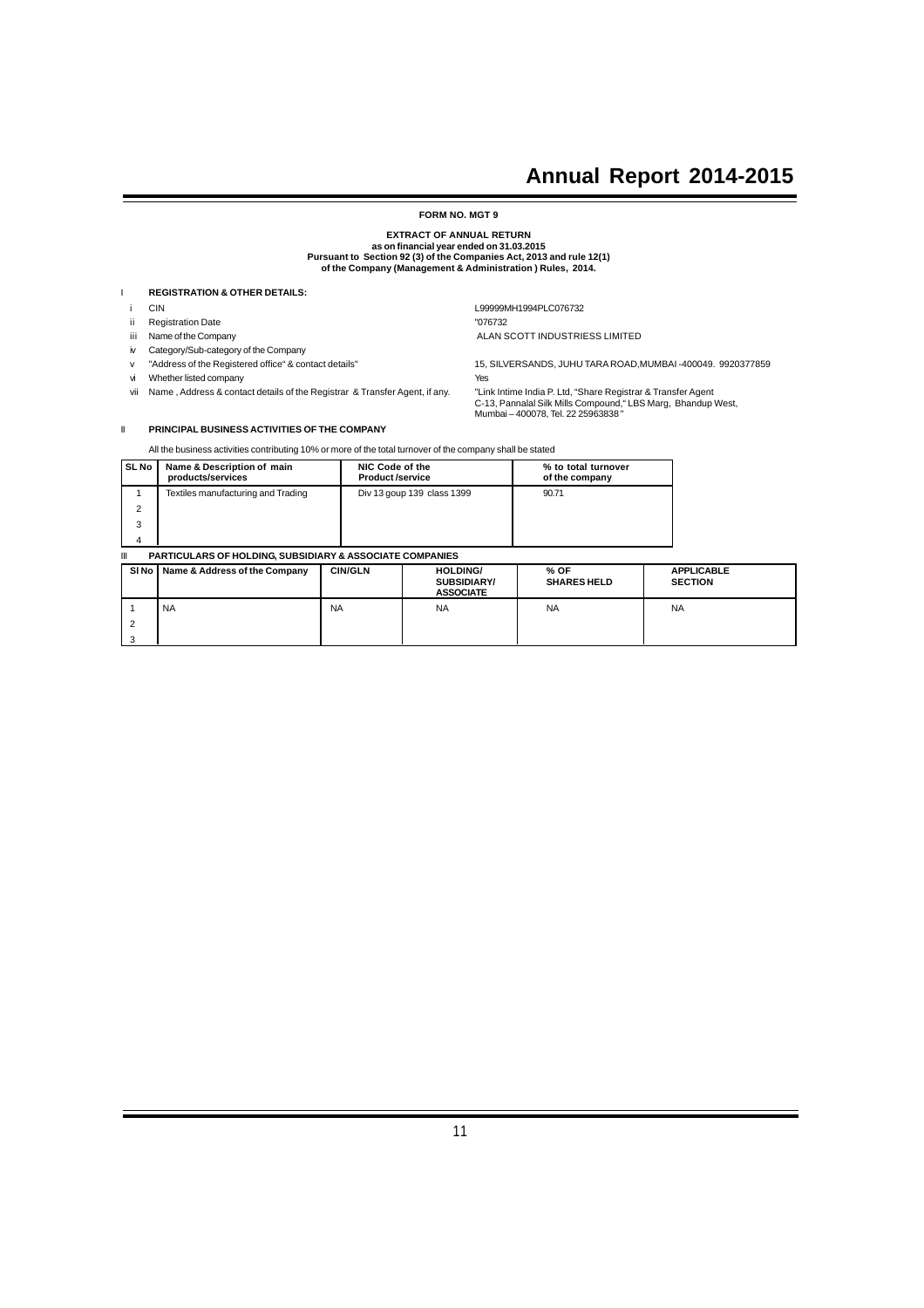### IV **SHAREHOLDING PATTERN (Equity Share capital Break up as % to total Equity) Category of Shareholders No. of Shares held at the beginning of** No. of Shares held at the end of % change during<br>the year the end of the pear the end of the year **the year**<br>**the year**<br>**the year**<br>**fixal**<br>**the year**<br>**fixal**<br>**fixal Demat Physical Total % of Demat Physical Total % of Total Total Shares** Shares Shares Shares Shares Shares Shares Shares Shares Shares Shares Shares Shares Shares Shares Shares Shares Shares Shares Shares Shares Shares Shares Shares Shares Shares Shares Shares Shares Shares Shares Sha A. Promoters  $(1)$  Indian a) Individual/HUF 826900 7300 834200 25.5599 826900 0 826900 25.3363 -0.2236 Decrease b) Central Govt.or State Govt c) Bodies Corporates 0 0 0 0 92800 0 92800 2.84 2.8400 Increase d) Bank/FI e) Any other **SUB TOTAL:(A) (1) <b>826900 7300 834200 25.5599 919700 0 919700 28.1763** 2.6164 Increase (2) Foreign a) NRI- Individuals b) Other Individuals c) Bodies Corp. d) Banks/FI e) Any other **SUB TOTAL (A) (2) 0 0 0 0 0 0 0 0** 0.0000 **Total Shareholding of Promoter (A)= (A)(1)+(A)(2) 826900 7300 834200 25.5599 919700 0 919700 28.18** 2.6201 Increase **B. PUBLIC SHAREHOLDING (1) Institutions** a) Mutual Funds 0 64300 64300 1.9702 0 64300 64300 1.9702 0.0000 No change b) Banks/FI c) Cenntral govt d) State Govt. e) Venture Capital Fund f) Insurance Companies g) FIIS h) Foreign Venture Capital Funds i) Others (specify) **SUB TOTAL (B)(1): 0 64300 64300 1.9702 0 64300 64300 1.9702** 0.0000 No change **(2) Non Institutions** a) Bodies corporates 289500 383000 672500 20.6054 196600 294300 490900 15.04 -5.5654 Decrease i) Indian ii) Overseas b) Individuals i) Individual shareholders holding nominal share capital upto `1 lakhs 25900 1279100 1305000 39.9853 30700 1281700 1312400 40.21 0.2247 Increase ii) Individuals shareholders

(ii) **SHARE HOLDING OF PROMOTERS**

holding nominal share capital in excess of

c) Others (specify)

**Total Public Shareholding**

| <b>Shareholders Name</b><br>SI<br>No. |                                         | Shareholding at the<br>begginning of the year |                                                            |              | Shareholding at the<br>end of the year |                                                            |             |
|---------------------------------------|-----------------------------------------|-----------------------------------------------|------------------------------------------------------------|--------------|----------------------------------------|------------------------------------------------------------|-------------|
|                                       | NO of shares                            | % of total<br>shares of the<br>company        | % of shares<br>pledged<br>encumbered<br>to total<br>shares | NO of shares | % of total<br>shares of the<br>company | % of shares<br>pledged<br>encumbered<br>to total<br>shares |             |
|                                       | SUKETU JAYANT KUMAR PARIKH              | 699820                                        | 21.44                                                      | 0            | 699820                                 | 21.44                                                      | 0           |
| 2                                     | SUKETU JAYANTKUMAR PARIKH               | 127080                                        | 3.9                                                        | 0            | 127080                                 | 3.9                                                        | $\mathbf 0$ |
| 3                                     | <b>CONCORD CAPITALS PRIVATE LIMITED</b> | 92800                                         | 2.84                                                       | 0            | 92800                                  | 2.84                                                       | $\mathbf 0$ |
|                                       | Total                                   | 919700                                        | 28.18                                                      | 0            | 919700                                 | 28.18                                                      | 0           |

` 1 lakhs 200000 38100 238100 7.2954 288700 38100 326800 10.01 2.7146 Increase

NRI (REPAT) 0 149600 149600 4.5838 140000 9600 149600 4.58 -0.0038 Decrease **SUB TOTAL (B)(2): 515400 1849800 2365200 72.4699 656000 1623700 2279700 69.84** -2.6299 Decrease

**(B)= (B)(1)+(B)(2) 515400 1914100 2429500 74.4401 656000 1688000 2344000 71.82** -2.6201 Decrease

**C. Shares held by Custodian for GDRs & AD** ` **0 0 00 0 0 0 0**

**Grand Total (A+B+C) 1342300 1921400 3263700 100 1575700 1688000 3263700 100** 0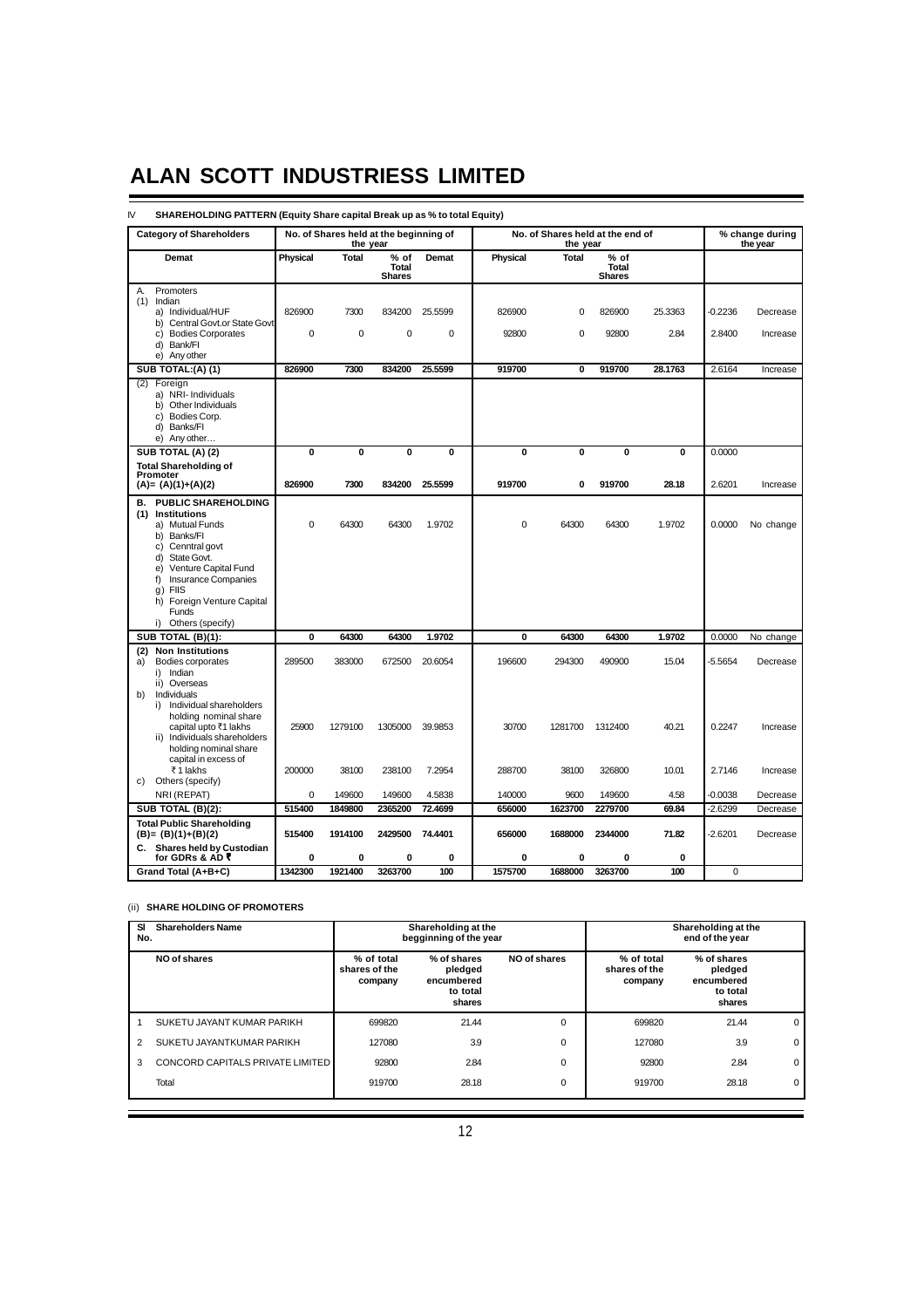## (iii) **CHANGE IN PROMOTERS' SHAREHOLDING ( SPECIFY IF THERE IS NO CHANGE)** There is no change in the shareholding of the Promoter Group.

| SI. No<br><b>Cumulative Shareholding</b><br>Shareholding at the<br>beginning of the year<br>during the year<br>For Each of the Top 10 Shareholders<br>No.of shares<br>No of shares<br>% of total shares<br>of the<br>company<br>22.44<br>732300<br>At the beginning of the year<br>732300<br>Date wise increase/decrease in<br>Promoters Share holding during the<br>year specifying the reasons for<br>increase/decrease (e.g. allotment/transfer/<br>bonus/sweat equity etc)<br>0<br>0<br>$\Omega$<br>At the end of the year (or on the date of<br>separation, if separated during the year)<br>22.44<br>732300<br>732300<br>(v)<br>Shareholding of Directors & KMP | (iv) | Shareholding Pattern of top ten Shareholders (other than Direcors, Promoters & Holders of GDRs & AD ₹) |  |  |                                        |
|-----------------------------------------------------------------------------------------------------------------------------------------------------------------------------------------------------------------------------------------------------------------------------------------------------------------------------------------------------------------------------------------------------------------------------------------------------------------------------------------------------------------------------------------------------------------------------------------------------------------------------------------------------------------------|------|--------------------------------------------------------------------------------------------------------|--|--|----------------------------------------|
|                                                                                                                                                                                                                                                                                                                                                                                                                                                                                                                                                                                                                                                                       |      |                                                                                                        |  |  |                                        |
|                                                                                                                                                                                                                                                                                                                                                                                                                                                                                                                                                                                                                                                                       |      |                                                                                                        |  |  | % of total<br>shares of the<br>company |
|                                                                                                                                                                                                                                                                                                                                                                                                                                                                                                                                                                                                                                                                       |      |                                                                                                        |  |  | 22.44                                  |
|                                                                                                                                                                                                                                                                                                                                                                                                                                                                                                                                                                                                                                                                       |      |                                                                                                        |  |  | 0<br>22.44                             |
|                                                                                                                                                                                                                                                                                                                                                                                                                                                                                                                                                                                                                                                                       |      |                                                                                                        |  |  |                                        |

| SI. No                                                                                                                                                                            |              | Shareholding at the end of<br>the vear | <b>Cumulative Shareholding during</b><br>the vear |                                        |  |
|-----------------------------------------------------------------------------------------------------------------------------------------------------------------------------------|--------------|----------------------------------------|---------------------------------------------------|----------------------------------------|--|
| For Each of the Directors & KMP                                                                                                                                                   | No.of shares | % of total shares<br>of the company    | No of shares                                      | % of total<br>shares of the<br>company |  |
| At the beginning of the year                                                                                                                                                      | 826900       | 25.34                                  | 826900                                            | 25.34                                  |  |
| Date wise increase/decrease in Promoters<br>Share holding during the year specifying<br>the reasons for increase/decrease<br>(e.g. allotment/transfer/bonus/<br>sweat equity etc) |              |                                        |                                                   |                                        |  |
| At the end of the year                                                                                                                                                            | 826900       | 25.34                                  | 826900                                            | 25.34                                  |  |

### V **INDEBTEDNESS**

**Indebtedness of the Company including interest outstanding/accrued but not due for payment**

|                                                                                                                                                                                                                                               | <b>Secured Loans</b><br>excluding deposits | Unsecured<br>Loans                 | <b>Deposits</b> | Total<br>Indebtedness              |
|-----------------------------------------------------------------------------------------------------------------------------------------------------------------------------------------------------------------------------------------------|--------------------------------------------|------------------------------------|-----------------|------------------------------------|
| Indebtness at the beginning of the financial year<br><b>Principal Amount</b><br>ii) Interest due but not paid<br>iii) Interest accrued but not due                                                                                            |                                            | 503895                             |                 | 503895                             |
| Total (i+ii+iii)                                                                                                                                                                                                                              |                                            | 503895                             |                 | 503895                             |
| Change in Indebtedness during the financial year<br>Additions<br>Reduction<br><b>Net Change</b><br>Indebtedness at the end of the financial year<br>i) Principal Amount<br>ii) Interest due but not paid<br>iii) Interest accrued but not due |                                            | 96436<br>594895<br>-498459<br>5436 |                 | 96436<br>594895<br>-498459<br>5436 |
| Total (i+ii+iii)                                                                                                                                                                                                                              |                                            | 5436                               |                 | 5436                               |

I

VI **REMUNERATION OF DIRECTORS AND KEY MANAGERIAL PERSONNEL**

A. **Remuneration to Managing Director, Whole time director and/or Manager:**

| SI.No      | <b>Particulars of Remuneration</b>                                                                          |  | Name of the MD/WTD/Manager |   | <b>Total Amount</b> |        |
|------------|-------------------------------------------------------------------------------------------------------------|--|----------------------------|---|---------------------|--------|
| (a)        | <b>Gross salary</b><br>Salary as per provisions contained in section 17(1)<br>of the Income Tax, 1961.      |  | 400000                     |   | ი                   | 400000 |
| (b)<br>(c) | Value of perquisites u/s 17(2) of the Income tax Act, 1961<br>Profits in lieu of salary under section 17(3) |  |                            |   |                     |        |
|            | of the Income Tax Act, 1961                                                                                 |  |                            |   |                     |        |
|            | Stock option                                                                                                |  |                            |   |                     |        |
|            | Sweat Equity                                                                                                |  |                            |   |                     |        |
|            | Commission                                                                                                  |  |                            |   |                     |        |
|            | as % of profit                                                                                              |  |                            |   |                     |        |
|            | others (specify)                                                                                            |  |                            |   |                     |        |
| 5          | Others, please specify                                                                                      |  |                            |   |                     |        |
|            | Total (A)                                                                                                   |  | 400000                     | 0 | 0                   | 400000 |
|            | Ceiling as per the Act                                                                                      |  |                            |   |                     |        |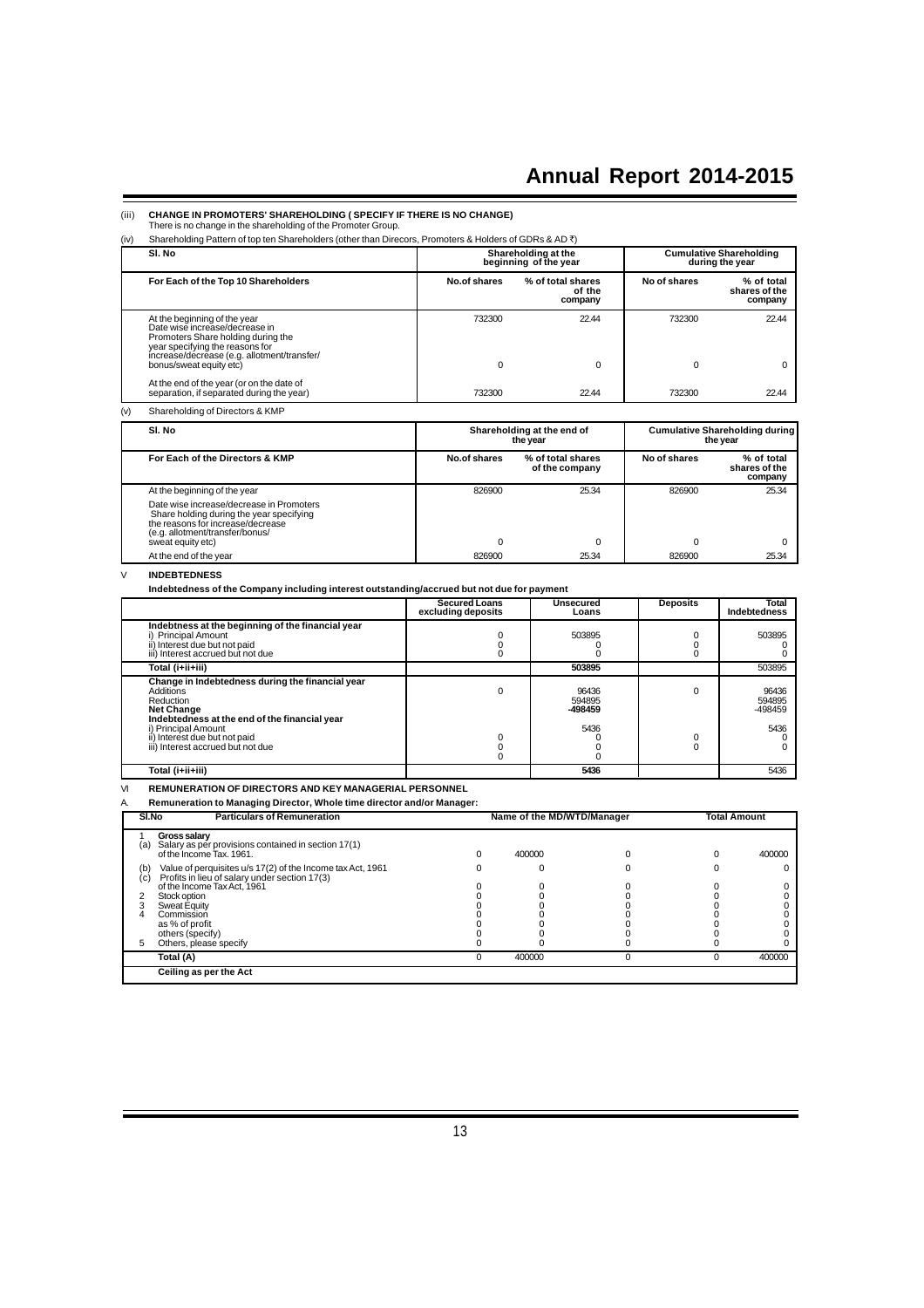**VI REMUNERATION OF DIRECTORS AND KEY MANAGERIAL PERSONNEL**<br>A. Remuneration to Managing Director, Whole time director and/or Manage

A. **Remuneration to Managing Director, Whole time director and/or Manager:**

|    |              | SI.No<br><b>Particulars of Remuneration</b><br>Name of the MD/WTD/Manager                                           |                          |                      | <b>Total Amount</b>             |                |                |                     |
|----|--------------|---------------------------------------------------------------------------------------------------------------------|--------------------------|----------------------|---------------------------------|----------------|----------------|---------------------|
|    | $\mathbf{1}$ | Gross salary                                                                                                        |                          |                      |                                 |                |                |                     |
|    |              | (a) Salary as per provisions contained in section 17(1)                                                             |                          |                      |                                 |                | 0              |                     |
|    |              | of the Income Tax. 1961.                                                                                            |                          | 0                    | 400000                          | 0              |                | 400000              |
|    |              | (b) Value of perquisites u/s 17(2) of the Income tax Act, 1961<br>(c) Profits in lieu of salary under section 17(3) |                          | $\Omega$             | $\Omega$                        | $\Omega$       | 0              | $\mathbf 0$         |
|    |              | of the Income Tax Act, 1961                                                                                         |                          | $\Omega$             | 0                               | $\Omega$       | $\Omega$       | $\Omega$            |
|    | 2            | Stock option                                                                                                        |                          | $\Omega$             | $\Omega$                        | $\Omega$       | $\Omega$       | 0                   |
|    | 3<br>4       | Sweat Equity<br>Commission                                                                                          |                          | $\Omega$<br>$\Omega$ | $\Omega$<br>$\Omega$            | O<br>n         | 0<br>0         | 0<br>0              |
|    |              | as % of profit                                                                                                      |                          | <sup>0</sup>         | <sup>0</sup>                    | O              | 0              | $\Omega$            |
|    |              | others (specify)                                                                                                    |                          | 0                    | $\Omega$                        | 0              | 0              | 0                   |
|    | 5            | Others, please specify                                                                                              |                          | $\Omega$             | 0                               | 0              | 0              | 0                   |
|    |              | Total (A)                                                                                                           |                          | $\Omega$             | 400000                          | $\Omega$       | $\Omega$       | 400000              |
|    |              | Ceiling as per the Act                                                                                              |                          |                      |                                 |                |                |                     |
| в. |              | <b>Remuneration to other directors:</b>                                                                             |                          |                      |                                 |                |                |                     |
|    | No           | SI. Particulars of Remuneration                                                                                     |                          |                      | <b>Name of the Directors</b>    |                |                | <b>Total Amount</b> |
|    | $\mathbf{1}$ | <b>Independent Directors</b>                                                                                        |                          | 0                    | 0                               | $\mathbf 0$    | 0              | 0                   |
|    |              | (a) Fee for attending board committee meetings                                                                      |                          | $\Omega$             | $\Omega$                        | $\Omega$       | 0              | 0                   |
|    |              | (b) Commission                                                                                                      |                          | $\Omega$             | $\Omega$                        | $\Omega$       | 0              | 0                   |
|    |              | (c) Others, please specify                                                                                          |                          | 0                    | $\Omega$                        | 0              | 0              | 0                   |
|    |              | Total (1)                                                                                                           |                          | $\Omega$             | $\Omega$                        | $\Omega$       | $\Omega$       | $\mathbf 0$         |
|    | 2            | Other Non Executive Directors                                                                                       |                          | 0                    | 0                               | 0              | 0              | $\mathbf 0$         |
|    |              | (a) Fee for attending board committee meetings<br>(b) Commission                                                    |                          | $\Omega$<br>$\Omega$ | $\Omega$<br>$\Omega$            | 0<br>$\Omega$  | 0<br>$\Omega$  | 0<br>$\Omega$       |
|    |              | (c) Others, please specify.                                                                                         |                          | $\Omega$             | $\Omega$                        | 0              | 0              | $\mathbf 0$         |
|    |              | Total (2)                                                                                                           |                          | $\Omega$             | $\Omega$                        | $\Omega$       | $\Omega$       | $\Omega$            |
|    |              | Total $(B)=(1+2)$                                                                                                   |                          | $\overline{0}$       | $\overline{0}$                  | $\overline{0}$ | $\overline{0}$ | $\overline{0}$      |
|    |              | <b>Total Managerial Remuneration</b>                                                                                |                          | $\overline{0}$       | $\Omega$                        | $\Omega$       | $\overline{0}$ | $\mathbf 0$         |
|    |              | Overall Cieling as per the Act.                                                                                     |                          | $\Omega$             | $\Omega$                        | $\Omega$       | 0              | 0                   |
|    |              | C. REMUNERATION TO KEY MANAGERIAL PERSONNEL OTHER THAN MD/MANAGER/WTD                                               |                          |                      |                                 |                |                |                     |
|    |              | <b>Particulars of Remuneration</b><br>SI. No.                                                                       |                          |                      | <b>Key Managerial Personnel</b> |                |                | Total               |
|    | $\mathbf{1}$ | <b>Gross Salary</b>                                                                                                 |                          | <b>CEO</b>           | Company<br>Secretary            | CFO            | <b>Total</b>   |                     |
|    |              | Salary as per provisions<br>(a)                                                                                     |                          |                      |                                 |                |                |                     |
|    |              | contained in section 17(1) of the<br>Income Tax Act. 1961.                                                          | $\Omega$                 | $\Omega$             | $\Omega$                        | $\Omega$       | 0              | $\Omega$            |
|    |              | Value of perquisites u/s 17(2) of the Income<br>(b)                                                                 |                          |                      |                                 |                |                |                     |
|    |              | Tax Act. 1961                                                                                                       | $\Omega$                 | $\Omega$             | $\Omega$                        | $\Omega$       | 0              | 0                   |
|    |              | Profits in lieu of salary under section 17(3)<br>(c)<br>of the Income Tax Act, 1961                                 | $\Omega$                 | $\Omega$             | $\Omega$                        | $\Omega$       | $\Omega$       | 0                   |
|    | 2            | <b>Stock Option</b>                                                                                                 | $\Omega$                 | $\Omega$             | $\Omega$                        | 0              | $\Omega$       | 0                   |
|    | 3            | Sweat Equity                                                                                                        | $\Omega$                 | $\Omega$             | 0                               | n              | 0              | 0                   |
|    | 4            | Commission<br>as % of profit                                                                                        | <sup>0</sup><br>$\Omega$ | $\Omega$<br>$\Omega$ | 0<br>$\Omega$                   | 0              | 0<br>0         | 0<br>0              |
|    |              | others, specify                                                                                                     | 0                        | 0                    | 0                               | 0              | 0              | 0                   |
|    | 5            | Others, please specify                                                                                              | 0                        | 0                    | 0                               | 0              | 0              | $\mathbf 0$         |
|    |              |                                                                                                                     | $\Omega$                 | $\Omega$             | $\Omega$                        | 0              | 0              | 0                   |
|    | Total        |                                                                                                                     | $\Omega$                 | $\Omega$             | $\Omega$                        | 0              | 0              | $\mathbf 0$         |
|    |              |                                                                                                                     |                          |                      |                                 |                |                |                     |

VII **PENALTIES/PUNISHMENT/COMPPOUNDING OF OFFENCES**

|    | Type                                | Section of<br>the Companies Description<br>Act | <b>Brief</b> | Details of<br>Penalty/<br>Punishment/<br>Compounding<br>fees<br>imposed | Authority<br>(RD/NCLT/Court) | <b>Appeall</b><br>made if<br>any<br>(give details) |
|----|-------------------------------------|------------------------------------------------|--------------|-------------------------------------------------------------------------|------------------------------|----------------------------------------------------|
| A. | <b>COMPANY</b>                      |                                                |              |                                                                         |                              |                                                    |
|    | Penalty                             | $\Omega$                                       | $\mathbf 0$  | 0                                                                       | 0                            | 0                                                  |
|    | Punishment                          | $\Omega$                                       | $\Omega$     | $\Omega$                                                                | 0                            | 0                                                  |
|    | Compounding                         | $\Omega$                                       | $\Omega$     | $\mathbf 0$                                                             | 0                            | 0                                                  |
| В. | <b>DIRECTORS</b>                    |                                                |              |                                                                         |                              |                                                    |
|    | Penalty                             | 0                                              | $\mathbf 0$  | 0                                                                       | 0                            | $\mathbf 0$                                        |
|    | Punishment                          | $\Omega$                                       | $\Omega$     | 0                                                                       | 0                            | $\mathbf 0$                                        |
|    | Compounding                         | $\Omega$                                       | $\Omega$     | $\Omega$                                                                | $\Omega$                     | 0                                                  |
|    | <b>C. OTHER OFFICERS IN DEFAULT</b> |                                                |              |                                                                         |                              |                                                    |
|    | Penalty                             | $\Omega$                                       | $\Omega$     | $\Omega$                                                                | 0                            | $\mathbf 0$                                        |
|    | Punishment                          | $\Omega$                                       | <sup>0</sup> | $\Omega$                                                                | $\Omega$                     | $\mathbf 0$                                        |
|    | Compounding                         | $\Omega$                                       | $\Omega$     | $\mathbf 0$                                                             | $\Omega$                     | 0                                                  |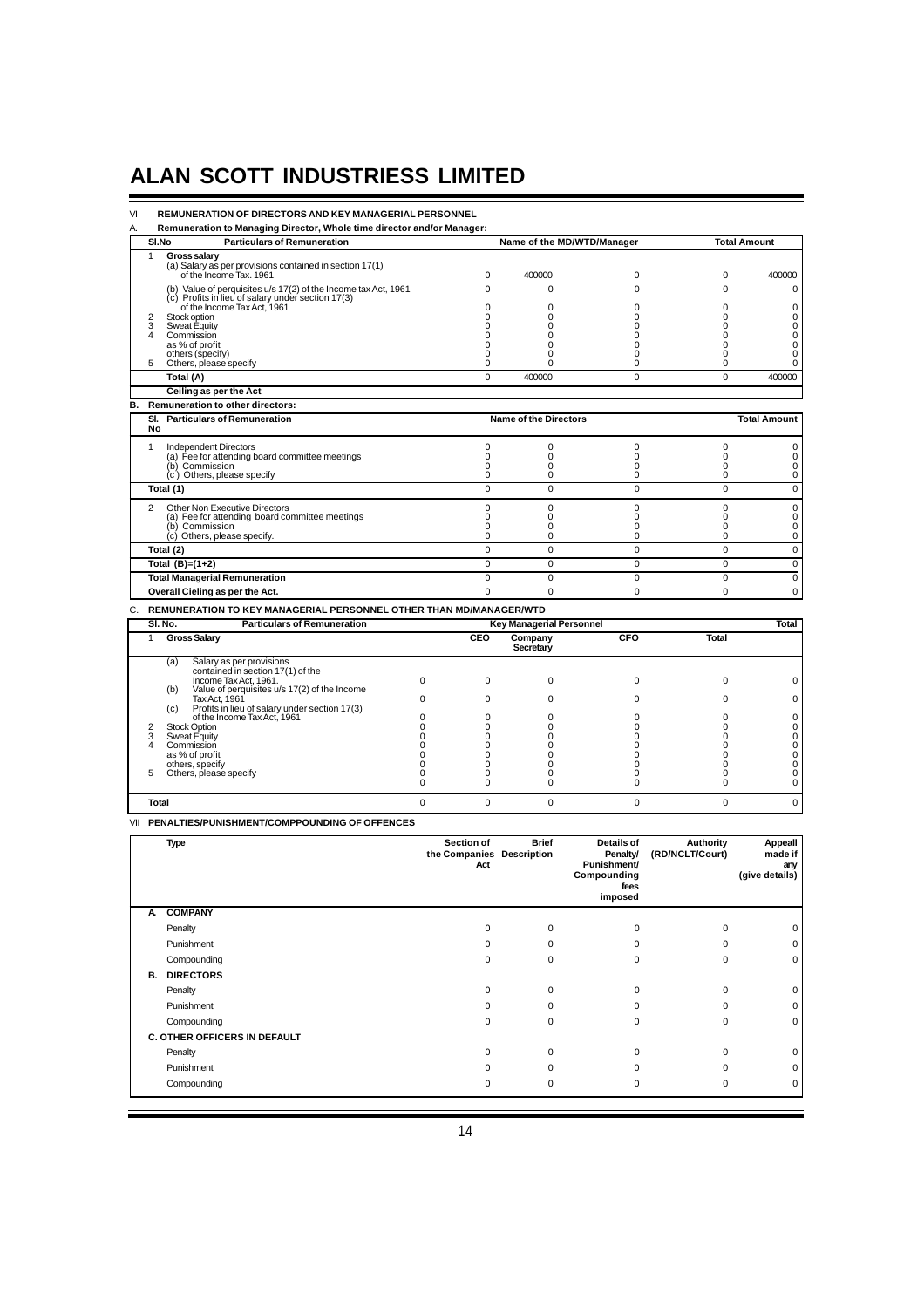**INDEPENDENT AUDITORS' REPORT**

### **TO THE MEMBERS OF**

## **ALAN SCOTT INDUSTRIESS LIMITED**

### **Report on the Standalone Financial Statements**

We have audited the accompanying Standalone financial statements of **ALAN SCOTT INDUSTRIESS LIMITED** ("the Company"), which comprise the Balance Sheet as at<br>March 31, 2015, the Statement of Profit and Loss, the Cash Flow S

### **Management's Responsibility for the Standalone Financial Statements**

The Company's Board of Directors is responsible for the matters stated in Section 134(5) of the Companies Act, 2013 ("the Act") with respect to the preparation of these standalone financial statements that give a true and fair view of the financial position, financial performance and cash flows of the Company in accordance with the accounting<br>principles generally accepted in India, includ and prudent; and design, implementation and maintenance of adequate internal financial controls, that were operating effectively for ensuring the accuracy and completeness<br>of the accounting records, relevant to the prepara due to fraud or error.

#### **Auditors' Responsibility**

Our responsibility is to express an opinion on these standalone financial statements based on our audit.

We have taken into account the provisions of the Act, the accounting and auditing standards and matters which are required to be included in the audit report under the provisions of the Act and the

#### **Rules made thereunder.**

We conducted our audit in accordance with the Standards on Auditing specified under section 143(10) of the Act. Those Standards require that we comply with ethical requirements and plan and perform the audit to obtain reasonable assurance about whether the financial statements are free from material misstatement.

An audit involves performing procedures to obtain audit evidence about the amounts and the disclosures in the financial statements. The procedures selected depend on the auditor's judgment, including the assessment of the risks of material misstatement of the financial statements, whether due to fraud or error. In making those risk assessments, the auditor considers internal financial control relevant to the Company's preparation of the financial statements that give a true and fair view in order to design audit procedures that are appropriate in the circumstances, but not for the purpose of expressing an opinion on whether the Company has in place an adequate internal financial controls system<br>over financial reporting and the operating effe reasonableness of the accounting estimates made by the Company's Directors, as well as evaluating the overall presentation of the financial statements.

We believe that the audit evidence we have obtained is sufficient and appropriate to provide a basis for our audit opinion on the standalone financial statements.

#### **Opinion**

In our opinion and to the best of our information and according to the explanations given to us, the aforesaid standalone financial statements give the information required by the Act in the manner so required and give a true and fair view in conformity with the accounting principles generally accepted in India, of the state of affairs of the Company<br>as at March 31, 2015, and its profit and its

Report on Other Legal and Regulatory Requirements

- 1. As required by the Companies (Auditor's Report) Order, 2015 ("the Order"), issued by the Central Government of India in terms of sub-section (11) of section 143 of the Companies Act, 2015, we give in the Annexure a statement on the matters specified in paragraphs 3 and 4 of the Order, to the extent applicable.
- 2. As required by Section 143 (3) of the Act, we report that:
	- (a) We have sought and obtained all the information and explanations which to the best of our knowledge and belief were necessary for the purposes of our audit.
	- (b) In our opinion, proper books of account as required by law have been kept by the Company so far as it appears from our examination of those books and proper returns adequate for the purposes of our audit have been received from the branches not visited by us.
	- (c) The Balance Sheet, the Statement of Profit and Loss, and the Cash Flow Statement dealt with by this Report are in agreement with the books of account and with the returns received from the branches not visited by us.
	- (d) In our opinion, the aforesaid standalone financial statements comply with the Accounting Standards specified under Section 133 of the Act, read with Rule 7 of the Companies (Accounts) Rules, 2014.
	- (e) On the basis of the written representations received from the directors as on March 31, 2015 taken on record by the Board of Directors, none of the directors is disqualified as on March 31, 2015 from being appointed as a director in terms of Section 164(2) of the Act.
	- (f) With respect to the other matters to be included in the Auditor's Report and to the best of our information and according to the explanations given to us:
		- i. The Company does not have any pending litigations which would impact its financial position;
		- ii. The Company did not have any long-term contracts including derivative contracts for which there were any material foreseeable losses.
		- iii. There has been no delay in transferring amounts, required to be transferred, to the Investor Education and Protection Fund by the Company.

For **H A M & Co** Chartered Account (Firm's Registration No. 136368W)

**Hardik Shah** Partner Mumbai, May 27, 2015 Membership No. 137026

15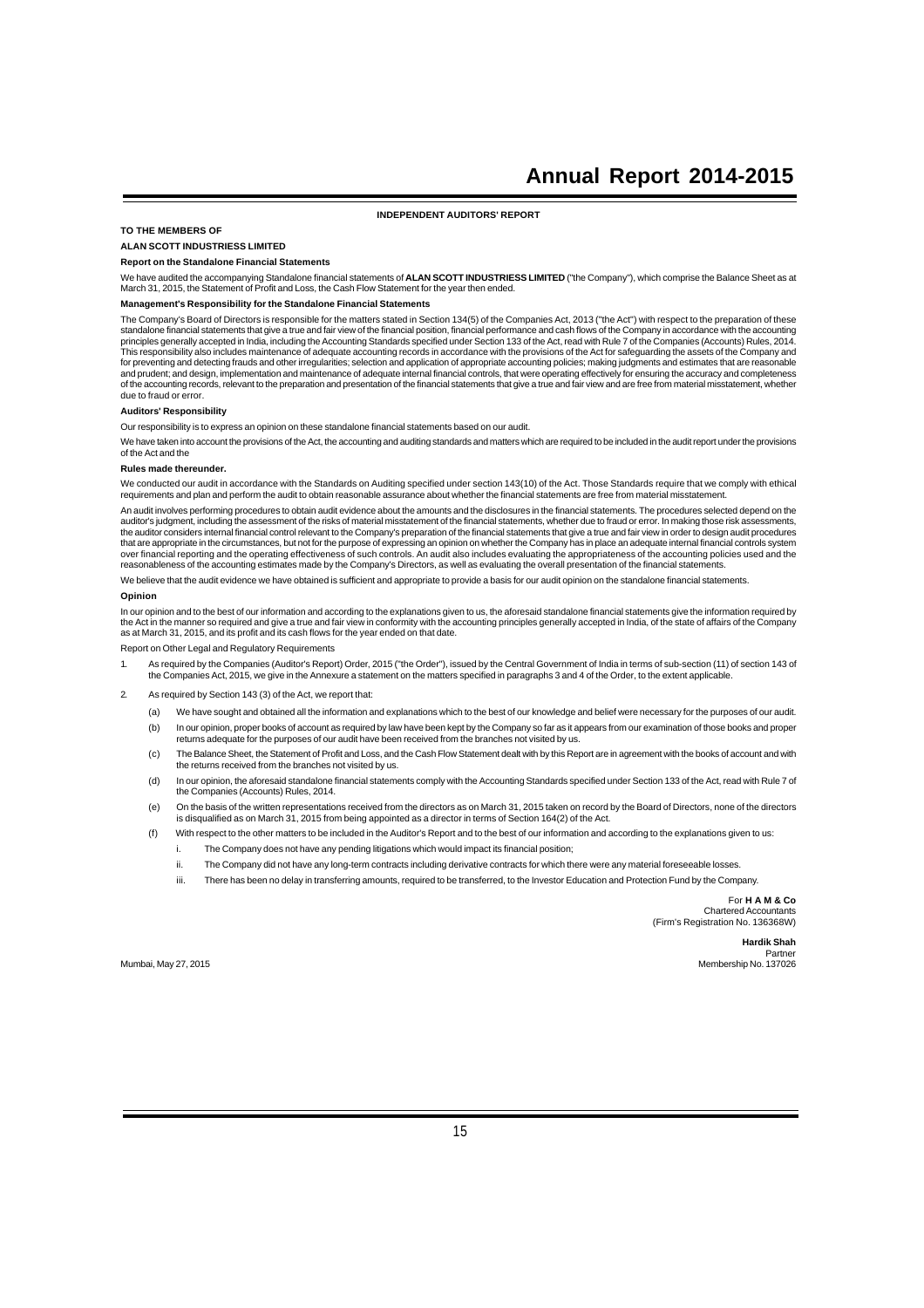### **ANNEXURE TO THE INDEPENDENT AUDITORS' REPORT**

(Referred to in paragraph 1 under 'Report on Other Legal and Regulatory Requirements' section of our report of even date of Alan Scott Industriess Limited for the year ended March 31, 2015)

- (i) In respect of its fixed assets:
	- (a) The Company has maintained proper records showing full particulars, including quantitative details and situation of fixed assets;
	- (b) As informed to us all the assets have been physically verified by the management during the year at reasonable intervals and there is no material discrepancies were noticed on such verification.
- (ii) In respect of its inventory:
	- (a) As explained to us, the inventories were physically verified during the year by the Management at reasonable intervals;
	- (b) In our opinion and according to the information and explanations given to us, the procedures of physical verification of inventory followed by the Management were<br>reasonable and adequate in relation to the size of the
	- (c) In our opinion and according to the information and explanations given to us, the Company has maintained proper records of its inventories and no material discrepancies were noticed on physical verification.
- (iii) According to the information and explanations given to us, the Company has not granted any loans, secured or unsecured, to companies, firms or other parties covered<br>in the Register maintained under Section 189 of the
- (iv) In our opinion and according to the information and explanations given to us, there is an adequate internal control system commensurate with the size of the Company and the nature of its business with regard to purchases of inventory and fixed assets and the sale of goods and services. During the course of our audit, we have not<br>observed any major weaknesses in such internal control s
- (v) According to the information and explanations given to us, the Company has not accepted any deposit from the public during the year in terms of the provisions of Sections<br>73 and 76 or any other relevant provisions of t
- (vi) According to information and explanation given to us, the Central Government has not prescribed the maintenance of cost records under sub-section (1) of Section 148 of the Companies Act, 2013.
- (vii) According to the information and explanations given to us, in respect of statutory dues:
	- (a) The Company has been regular in depositing undisputed statutory dues, including Provident Fund, Employees' State Insurance, Income-Tax, Sales-Tax, Value Added Tax, Wealth Tax, Service Tax, Customs Duty, Excise Duty, Cess and other material statutory dues applicable to it with the appropriate authorities.
	- (b) There were no undisputed amounts payable in respect of Provident Fund, Employees' State Insurance, Income-tax, Sales Tax, Value Added Tax, Wealth Tax,<br>Service Tax, Customs Duty, Excise Duty, Cess and other material sta date they became payable.
	- (c) The company has been regular in transferring amounts to the Investor Education and Protection Fund in accordance with the relevant provisions of the Companies Act, 1956 (1 of 1956) and Rules made thereunder within time.
- (viii) The company has accumulated losses at the end of the financial year, which are more than 50% of its net worth. However, company has earned cash profits during the<br>financial year covered by audit & in the immediate p
- (ix) In our opinion and according to the information and explanations given to us, and based on the records of the Company, the Company has not defaulted in the repayment<br>of dues to financial institutions, banks and debent
- (x) In our opinion and according to the information and explanations given to us, the company has not given any guarantees for loans taken by others from banks or financial institutions during the year.
- (xi) In our opinion and according to the information and explanations given to us, the company has not obtained any term loans during the year.
- (xii) To the best of our knowledge and according to the information and explanations given to us, no fraud by the Company and no material fraud on the Company has been noticed or reported during the year nor have we been informed of such case by the management.

For **H A M & Co** Chartered Accountants (Firm's Registration No. 136368W)

> **Hardik Shah** Partner

Mumbai, May 27, 2015 Membership No. 137026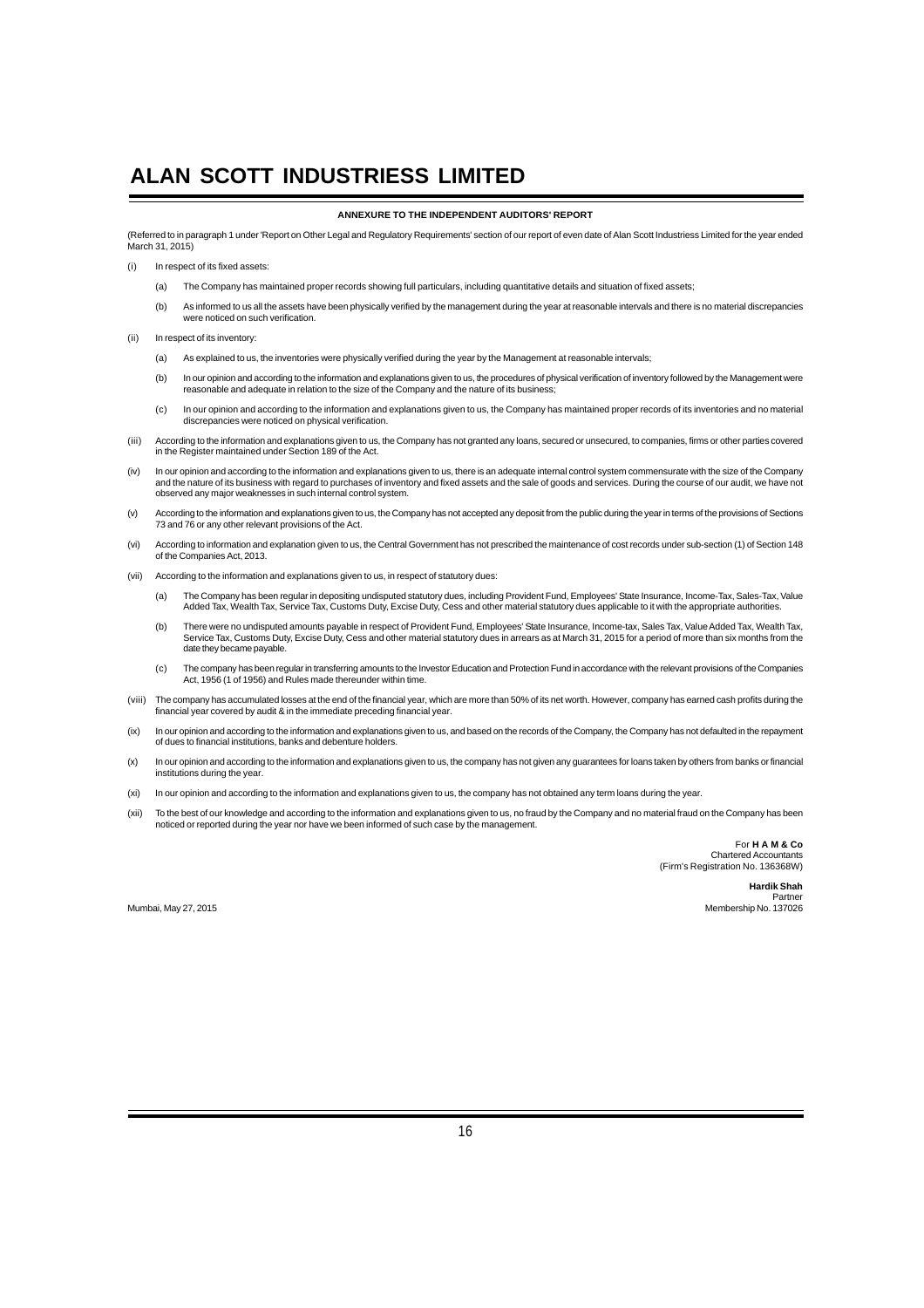| <b>BALANCE SHEET AS AT 31ST MARCH, 2015</b> |                                                                                                                                                         |                     |                                             | (Amount in ₹)                                 |
|---------------------------------------------|---------------------------------------------------------------------------------------------------------------------------------------------------------|---------------------|---------------------------------------------|-----------------------------------------------|
|                                             |                                                                                                                                                         | <b>Note</b><br>No.  | As on<br>31.03.2015<br>(7)                  | As On<br>31.03.2014<br>(7)                    |
| L                                           | <b>EQUITY AND LIABILITIES</b><br><b>Shareholder's Funds</b><br>1<br>(a) Share Capital<br>(b) Reserves and Surplus                                       | 1<br>2              | 32,637,000<br>(26, 107, 111)                | 32,637,000<br>(26, 259, 423)                  |
|                                             | <b>Non-Current Liabilities</b><br>$\mathbf{2}$<br>(a) Other Long term liabilities<br>(b) Long-term provisions                                           | 3<br>4              | 3,167                                       | 2,774<br>6,640                                |
|                                             | <b>Current Liabilities</b><br>3<br>(a) Short-term borrowings<br>(b) Trade payables                                                                      | 5<br>6              | 5,436<br>116,278                            | 503,895<br>55,067                             |
|                                             | <b>TOTAL</b>                                                                                                                                            |                     | 6,654,770                                   | 6,945,953                                     |
| II.                                         | <b>ASSETS</b>                                                                                                                                           |                     |                                             |                                               |
|                                             | <b>Non-Current Assets</b><br>1<br>(a) Fixed assets<br>(i) Tangible Assets<br>(b) Non-Current Investments (Painting)<br>(c) Long-term loans and advances | 7<br>8              | 78,023<br>200,000<br>7,310                  | 86,127<br>18,698                              |
|                                             | <b>Current Assets</b><br>2<br>(a) Inventories<br>(b) Trade Receivables<br>(c) Cash and cash equivalents<br>(d) Short-term loans and advances            | 9<br>10<br>11<br>12 | 38,300<br>567,400<br>1,162,891<br>4,600,847 | 38,300<br>2,975,269<br>1,563,223<br>2,264,336 |
|                                             | <b>TOTAL</b>                                                                                                                                            |                     | 6,654,770                                   | 6,945,953                                     |
|                                             | Summary of significant Accounting Policies                                                                                                              | 20                  |                                             |                                               |
|                                             | The accompanying Notes are an integral part of the Financial statements                                                                                 |                     |                                             |                                               |
|                                             | As per our report of even date attached                                                                                                                 |                     |                                             |                                               |
|                                             | For HAM & Co<br><b>Chartered Accountants</b>                                                                                                            |                     | For and on behalf of the Board              |                                               |

Firm Reg. No.: 136368W CA Hardik Shah Soketu Parikh Asmita Parikh Partner CA Hardik Shah Soketu Parikh Asmita Parikh Partner Care and Managing Director Membership No. 137026

Managing Director

Mumbai, Dated : 27.05.2015

 $\equiv$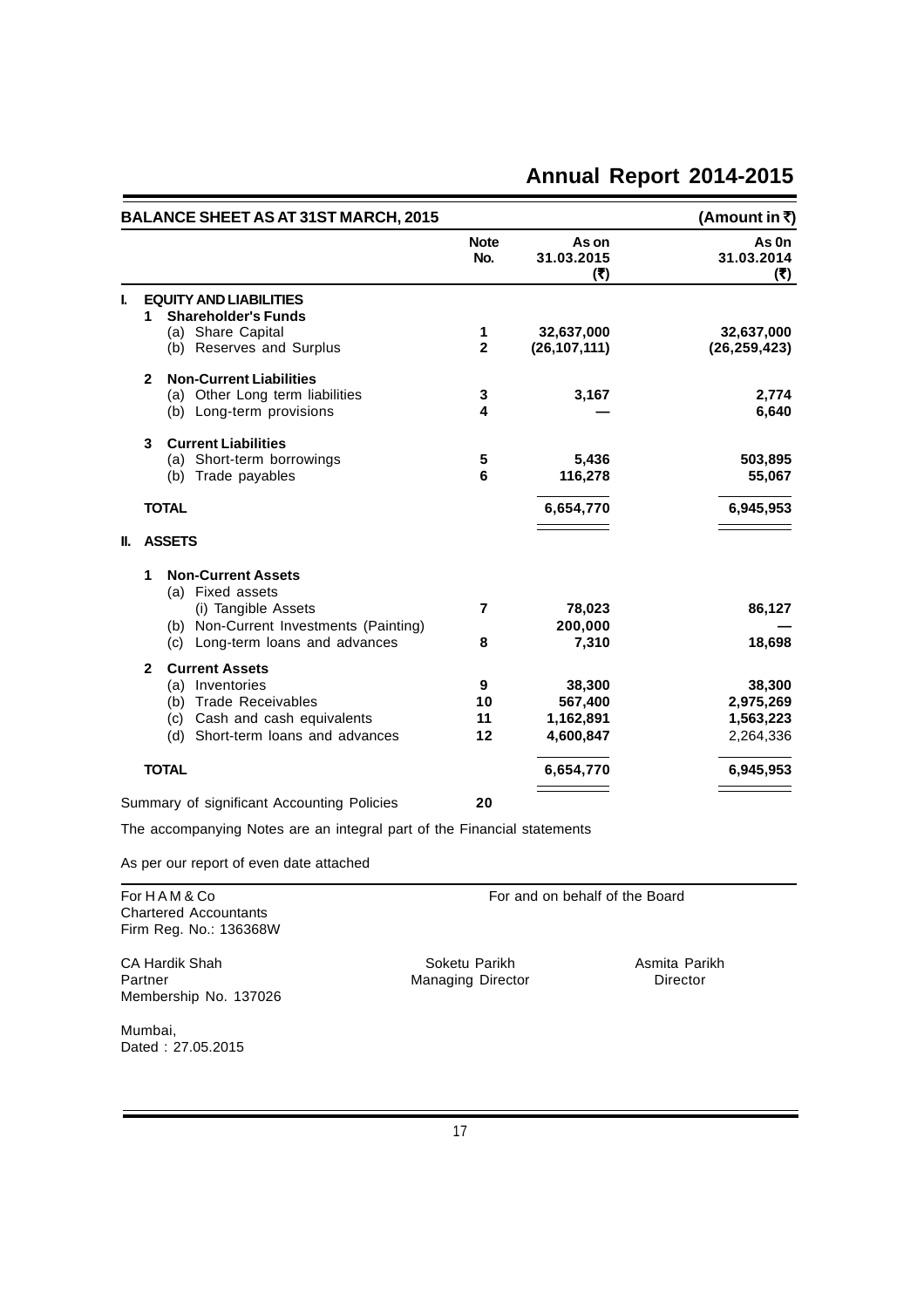| STATEMENT OF PROFIT AND LOSS FOR THE YEAR ENDED MARCH 31, 2015 |                    |                            | (Amount in ₹)              |
|----------------------------------------------------------------|--------------------|----------------------------|----------------------------|
|                                                                | <b>Note</b><br>No. | As on<br>31.03.2015<br>(5) | As 0n<br>31.03.2014<br>(₹) |
| <b>INCOME</b>                                                  |                    |                            |                            |
| Revenue from Operations                                        | 13                 | 2,720,250                  | 1,269,355                  |
| Other income                                                   | 14                 | 278,350                    | 996,964                    |
| <b>TOTAL REVENUE</b>                                           |                    | 2,998,600                  | 2,266,319                  |
| <b>EXPENSES</b>                                                |                    |                            |                            |
| Cost of Material Consumed                                      |                    | 914,549                    |                            |
| Loss on Share transactions                                     | 15                 | 11,408                     | 368,852                    |
| Employee benefits expense                                      | 16                 | 75,000                     | 420,500                    |
| Finance costs                                                  | 17                 | 51,665                     | 8,041                      |
| Depreciation                                                   | $\overline{7}$     | 8,104                      | 122,909                    |
| Other expenses                                                 | 18                 | 1,785,562                  | 826,088                    |
| <b>TOTAL EXPENSES</b>                                          |                    | 2,846,288                  | 1,746,390                  |
| <b>PROFIT/(LOSS) BEFORE TAX</b><br><b>TAX EXPENSES:</b>        |                    | 152,312                    | 519,929                    |
| Less: Short Provision of earlier years                         |                    |                            |                            |
| Less: Provision for Tax                                        |                    |                            |                            |
| Less: Deferred Tax Asset (Net)                                 |                    |                            |                            |
| <b>PROFIT/(LOSS) AFTER TAX</b>                                 |                    | 152,312                    | 519,929                    |
| Earnings per equity share:<br>Basic & Diluted                  | 19                 | 0.05                       | 0.16                       |
| Summary of significant Accounting Policies                     | 20                 |                            |                            |

The accompanying Notes are an integral part of the Financial statements

As per our report of even date attached

| For H A M & Co<br>Chartered Accountants<br>Firm Reg. No.: 136368W |                                           | For and on behalf of the Board |
|-------------------------------------------------------------------|-------------------------------------------|--------------------------------|
| CA Hardik Shah<br>Partner<br>Membership No. 137026                | Soketu Parikh<br><b>Managing Director</b> | Asmita Parikh<br>Director      |
| Mumbai,<br>Dated: 27.05.2015                                      |                                           |                                |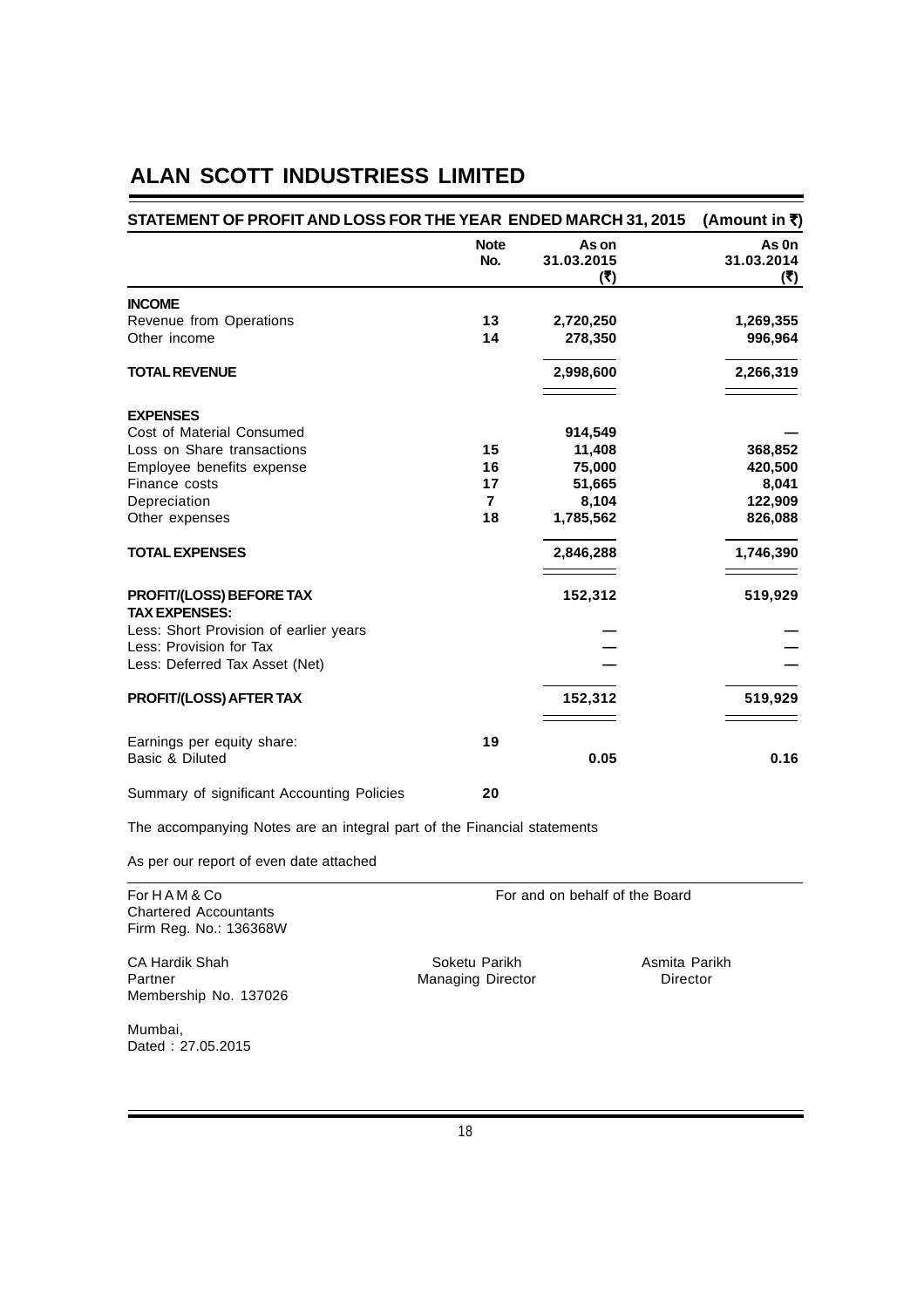### **Notes forming part of Financial Statements As on 31st March, 2015 Note Particulars As on 31.03.2015 As on 31.03.2014 1 SHARE CAPITAL Authorised** 50,00,000 (P.Y. 50,00,000) Equity shares of ` 10/- each **50,000,000** 50,000,000 **Issued, Subscribed & Paid-Up Equity Share Capital** 32,63,700 (P.Y. 32,63,700) Equity shares of ` 10/- each **32,637,000** 32,637,000 **TOTAL 32,637,000** 32,637,000

### **1.2 Rights, Preferences and restrictions attached to Equity shares**

The company has one class of equity shares having a par value of  $*$  10/- per share. Each shareholder is eligible for one vote per share held. The dividend proposed by the Board of Directors is subject to the approval of the shareholders in the ensuing Annual General Meeting, except in case of interim dividend. In the event of liquidation, the equity shareholders are eligible to receive the remaining assets of the Company after distribution of all preferential amounts, in proportion to their shareholding.

**1.3 Reconciliation of the shares outstanding at the beginning and at the end of the reporting year**

|   |                                                                                                                                                                                                                                                       |               | 31st March, 2015 |                | 31st March, 2014 |
|---|-------------------------------------------------------------------------------------------------------------------------------------------------------------------------------------------------------------------------------------------------------|---------------|------------------|----------------|------------------|
|   |                                                                                                                                                                                                                                                       | No. of shares | Amount (₹)       | No. of shares  | Amount (₹)       |
|   | At the beginning of the year                                                                                                                                                                                                                          | 3,263,700     | 32,637,000       | 3,263,700      | 32,637,000       |
|   | Issued during the year                                                                                                                                                                                                                                |               |                  |                |                  |
|   | Outstanding at the end of the year                                                                                                                                                                                                                    | 3,263,700     | 32,637,000       | 3,263,700      | 32,637,000       |
|   | 1.4 Details of shareholder holding more than 5% shares                                                                                                                                                                                                |               |                  |                |                  |
|   |                                                                                                                                                                                                                                                       |               | 31.03.2015       |                | 31.03.2014       |
|   | Equity shares of ₹10/- each fully paid                                                                                                                                                                                                                | No. of Shares | % holding        | No. of Shares  | % holding        |
|   | <b>Name of Shareholders</b>                                                                                                                                                                                                                           |               |                  |                |                  |
|   | Soketu J Parikh                                                                                                                                                                                                                                       | 826,900       | 25.34%           | 965,700        | 29.59%           |
|   | Rory Felix Tarcato                                                                                                                                                                                                                                    | 200,000       | 6.13%            |                |                  |
|   | As per records of the company, including its register of shareholders / members and other declarations received from shareholders regarding beneficial interest, the above<br>shareholding represents both legal and beneficial owenership of shares. |               |                  |                |                  |
| 2 | <b>RESERVES &amp; SURPLUS</b>                                                                                                                                                                                                                         |               |                  |                |                  |
|   | Surplus in the Statement of Profit & Loss                                                                                                                                                                                                             |               |                  |                |                  |
|   | - Balance as per Last Financial Statement                                                                                                                                                                                                             |               |                  | (26, 259, 423) | (26, 789, 103)   |
|   | - Profit/(Loss) for the Year                                                                                                                                                                                                                          |               |                  | 152,312        | 529,680          |
|   | <b>TOTAL</b>                                                                                                                                                                                                                                          |               |                  | (26, 107, 111) | (26, 259, 423)   |
| 3 | <b>OTHER LONG-TERM LIABILITIES</b>                                                                                                                                                                                                                    |               |                  |                |                  |
|   | Other Payables                                                                                                                                                                                                                                        |               |                  |                |                  |
|   | (a) Statutory Dues - TDS                                                                                                                                                                                                                              |               |                  | 3,167          | 2,774            |
|   | <b>TOTAL</b>                                                                                                                                                                                                                                          |               |                  | 3,167          | 2,774            |
|   |                                                                                                                                                                                                                                                       |               |                  |                |                  |
| 4 | <b>LONG - TERM PROVSIONS</b><br>Provision For Wealth tax                                                                                                                                                                                              |               |                  |                | 6,640            |
|   |                                                                                                                                                                                                                                                       |               |                  |                |                  |
|   | <b>TOTAL</b>                                                                                                                                                                                                                                          |               |                  |                | 6,640            |
| 5 | <b>SHORT TERM BORROWINGS</b>                                                                                                                                                                                                                          |               |                  |                |                  |
|   | Unsecured                                                                                                                                                                                                                                             |               |                  |                |                  |
|   | Inter Corporate Loans                                                                                                                                                                                                                                 |               |                  | 5,436          | 503,895          |
|   | <b>TOTAL</b>                                                                                                                                                                                                                                          |               |                  | 5,436          | 503,895          |
| 6 | <b>TRADE PAYABLES</b>                                                                                                                                                                                                                                 |               |                  |                |                  |
|   | Due to other than Micro, Small & Medium Enterprises (Refer Note. No. 6.1)                                                                                                                                                                             |               |                  |                |                  |
|   | For Trade & Expenses                                                                                                                                                                                                                                  |               |                  | 116,278        | 55,067           |
|   | <b>TOTAL</b>                                                                                                                                                                                                                                          |               |                  | 116,278        | 55,067           |
|   |                                                                                                                                                                                                                                                       |               |                  |                |                  |

### **6.1 Micro, Small & Medium Enterprises disclosure**

The company has not received any intimation from 'suppliers' regarding their status under the Micro, Small and Medium Enter- prises Development Act, 2006 and hence disclosure requirement in this regards as per Revised Schedule VI of the Companies Act, 1956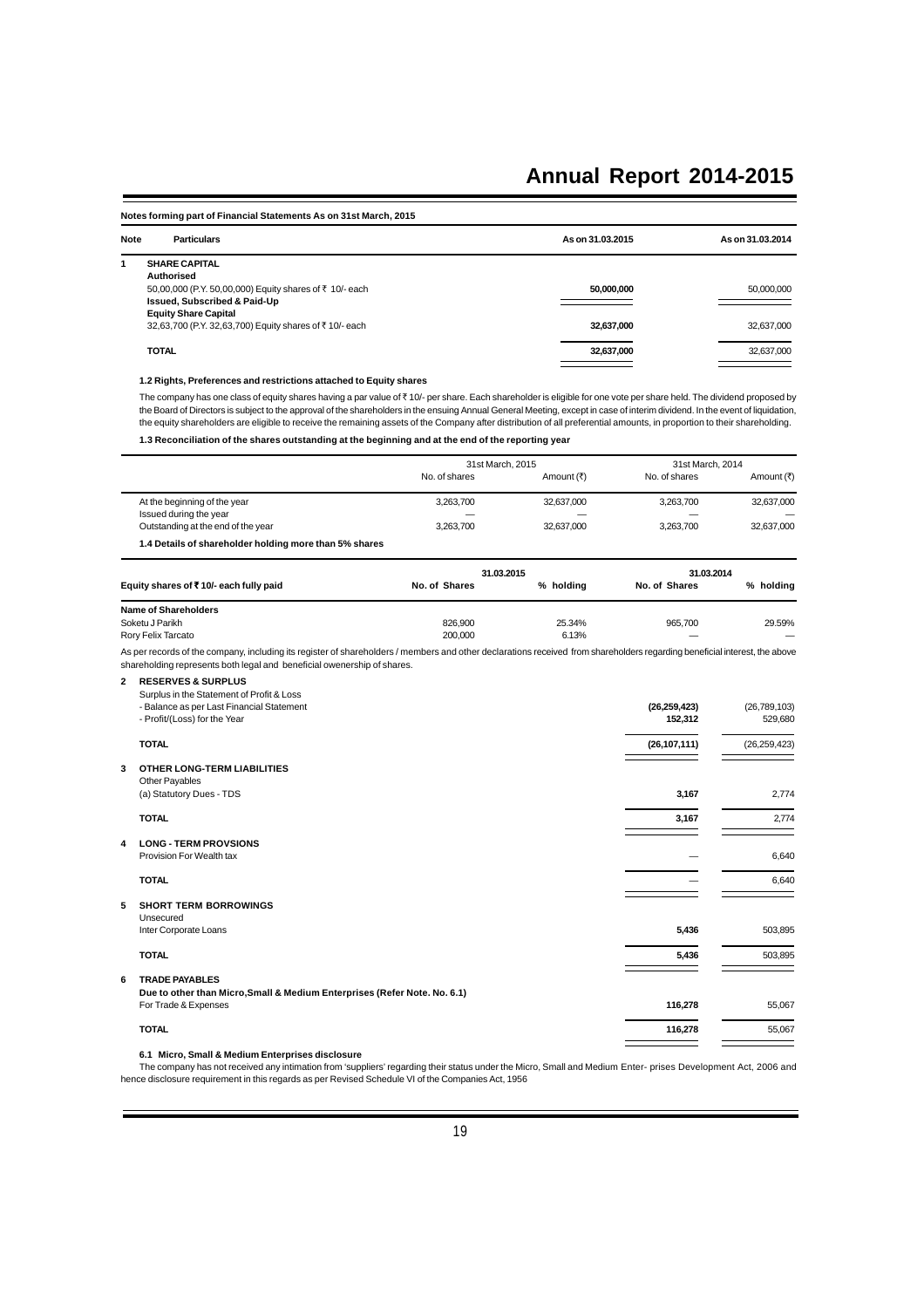### **7: FIXED ASSETS**

#### **Notes forming part of Financial Statements as on 31st March, 2015 (Amount in**

| (Amount in |  |
|------------|--|
| ₹)         |  |

|                                                                                                               |                               | <b>GROSS BLOCK</b> |                  |                |                | <b>DEPRECIATION</b> |                  |                |            | <b>NET BLOCK</b> |
|---------------------------------------------------------------------------------------------------------------|-------------------------------|--------------------|------------------|----------------|----------------|---------------------|------------------|----------------|------------|------------------|
|                                                                                                               | <b>Balance</b>                | Additions          | <b>Disposals</b> | <b>Balance</b> | <b>Balance</b> | Depre-              | <b>Disposals</b> | <b>Balance</b> | <b>WDV</b> | WDV              |
|                                                                                                               | as on                         | during the         | during the       | as on          | as on          | ciation             |                  | as on          | as on      | as on            |
| Particulars                                                                                                   | 01.04.2014                    | year               | year             | 31.03.2015     | 01.04.2014     | for the             |                  | 31.03.2015     | 31.03.2015 | 31.03.2014       |
|                                                                                                               | ₹                             | ₹                  | ₹                | ₹              | ₹              | year<br>₹           | ₹                | ₹              | ₹          | ₹                |
| <b>Tangible Assets</b>                                                                                        |                               |                    |                  |                |                |                     |                  |                |            |                  |
| Computers                                                                                                     | 126,988                       |                    |                  | 126,988        | 126,988        |                     |                  | 126,988        |            |                  |
| Air Conditioner                                                                                               | 50.677                        |                    |                  | 50,677         | 18,365         | 2,407               |                  | 20,772         | 29,905     | 32,312           |
| Furniture &                                                                                                   | 90,000                        |                    |                  | 90,000         | 36,185         | 5,697               |                  | 41,882         | 48,118     | 53,815           |
| Fixture                                                                                                       |                               |                    |                  |                |                |                     |                  |                |            |                  |
| Motor Car                                                                                                     |                               |                    |                  |                |                |                     |                  |                |            |                  |
| <b>Total</b>                                                                                                  | 267,665                       |                    | $\blacksquare$   | 267,665        | 181,538        | 8,104               | ٠                | 189,642        | 78,023     | 86,127           |
| <b>PREVIOUS</b>                                                                                               | 1,476,136                     |                    |                  | 1,476,136      | 998,845        | 122,909             |                  | 1,121,754      | 354,382    | 477,291          |
| <b>YEAR'S FIGURES</b>                                                                                         |                               |                    |                  |                |                |                     |                  |                |            |                  |
| <b>LONG TERM LOANS AND ADVANCES</b><br>8<br>Unsecured, considered good<br>TDS for A.Y. 2013-14<br>Deposits    |                               |                    |                  |                |                |                     |                  |                | 7,310      | 11,388<br>7,310  |
| <b>TOTAL</b>                                                                                                  |                               |                    |                  |                |                |                     |                  |                | 7,310      | 18,698           |
| <b>INVENTORIES</b><br>9<br>(Certified by Managing Director)<br>Share Stock {At Lower or Cost or Market Value} |                               |                    |                  |                |                |                     |                  |                | 38,300     | 38,300           |
| <b>TOTAL</b>                                                                                                  |                               |                    |                  |                |                |                     |                  |                | 38,300     | 38,300           |
| <b>TRADE RECEIVABLES</b><br>10                                                                                | (Unsecured & Considered Good) |                    |                  |                |                |                     |                  |                |            |                  |

|    | Over Six Months<br>Others                                                                                                                                   | 567.400                   | 2,975,269                    |
|----|-------------------------------------------------------------------------------------------------------------------------------------------------------------|---------------------------|------------------------------|
|    | <b>TOTAL</b>                                                                                                                                                | 567,400                   | 2,975,269                    |
| 11 | <b>CASH AND CASH EQUIVALENTS</b><br>Balances with bank: Current Account<br>Cash in Hand                                                                     | 644.602<br>518,289        | 390,808<br>1,172,415         |
|    | <b>TOTAL</b>                                                                                                                                                | 1,162,891                 | 1,563,223                    |
|    | 12 SHORT TERM LOANS AND ADVANCES<br><b>Unsecured, Considered Good</b><br>TDS for A.Y. 2014-15<br>Advances recoverable in cash or kind<br>Advance to brokers | 847<br>4,600,000          | 847<br>2,063,489<br>200,000  |
|    | <b>TOTAL</b>                                                                                                                                                | 4,600,847                 | 2,264,336                    |
| 13 | <b>REVENUE FROM OPERATIONS</b><br>Profit on share transactions<br>Sales of Frabrics & Costumes<br>Borkerage/Consultancy Income                              | 1,760,250<br>960,000      | 299,355<br>970,000           |
|    | <b>TOTAL</b>                                                                                                                                                | 2,720,250                 | 1,269,355                    |
| 14 | <b>OTHER INCOME</b><br>Other Income<br>Interest on Income Tax Refund<br>Short Term Gain on shares<br>Exchange Difference<br>Profit on sale of Motor Car     | 173,511<br>632<br>104,207 | 2,061<br>900,000<br>94.903   |
|    | <b>TOTAL</b>                                                                                                                                                | 278,350                   | 996,964                      |
| 15 | <b>LOSS ON SHARE TRANSACTIONS</b><br>From Futures & options<br>Short Term Capital Loass<br><b>TOTAL</b>                                                     | 8,825<br>2,583<br>11,408  | 368.852<br>368.852           |
|    | <b>EMPLOYEE BENEFITS EXPENSES</b>                                                                                                                           |                           |                              |
| 16 | Salaries and Wages<br>Director's Remuneration<br>Staff Welfare Expense                                                                                      | 75,000                    | 108,000<br>300,000<br>12,500 |
|    | <b>TOTAL</b>                                                                                                                                                | 75.000                    | 420,500                      |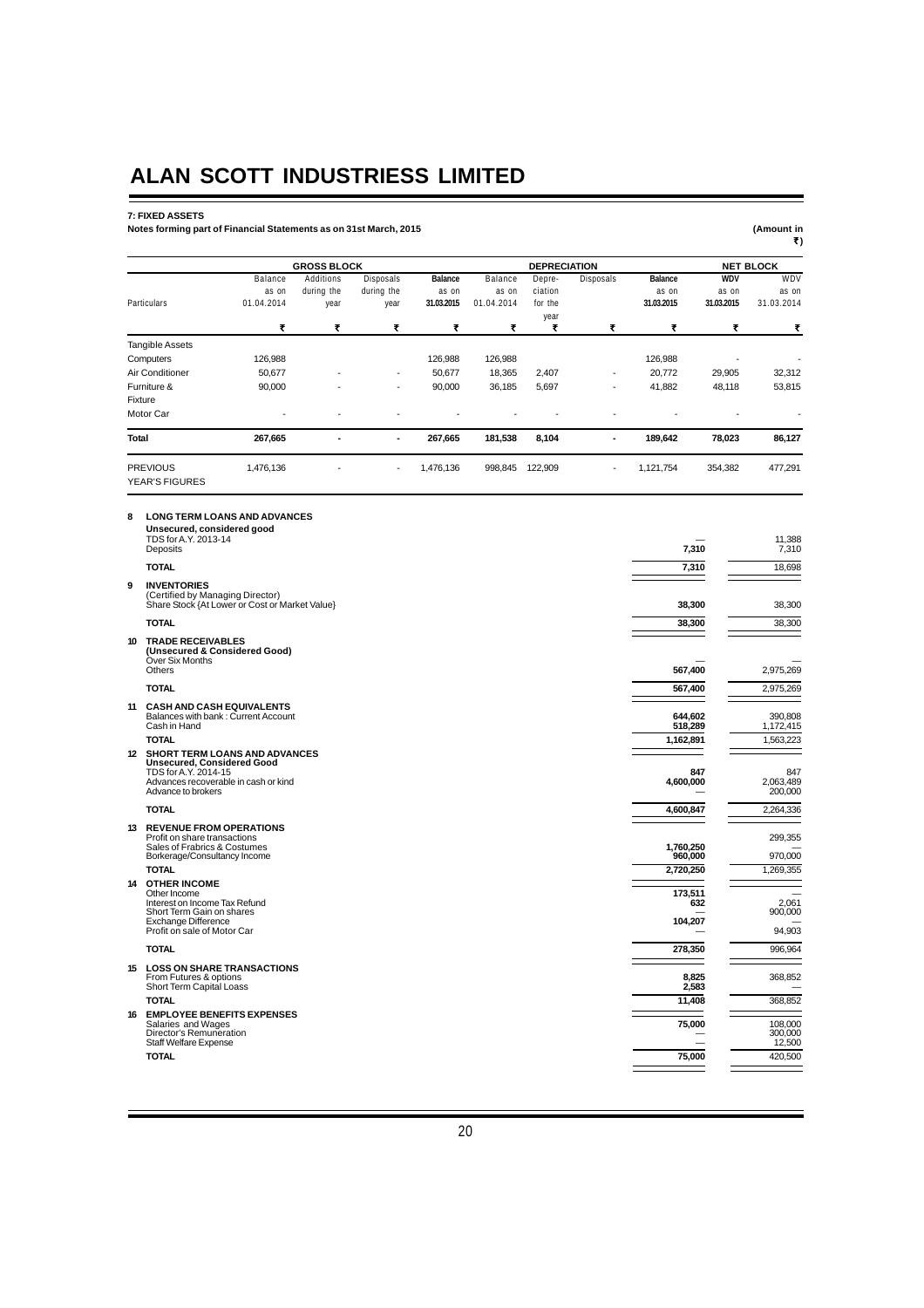$=$ 

| 17 | <b>FINANCE COSTS</b>                                                                                                 |           |           |
|----|----------------------------------------------------------------------------------------------------------------------|-----------|-----------|
|    | <b>Bank Charges</b>                                                                                                  | 2,090     | 963       |
|    | Demat Charges                                                                                                        | 49,575    | 7,078     |
|    | <b>TOTAL</b>                                                                                                         | 51,665    | 8,041     |
| 18 | <b>OTHER EXPENSES</b>                                                                                                |           |           |
|    | Payment to Auditors                                                                                                  |           |           |
|    | <b>Statutory Audit Fees</b>                                                                                          | 15,000    | 44,944    |
|    | Sundry Balance write/off                                                                                             | 181,660   | 183,881   |
|    | <b>Electricity Charges</b>                                                                                           |           | 37,173    |
|    | Insurance                                                                                                            |           | 2,247     |
|    | <b>Communication Expenses</b>                                                                                        | 38,209    | 35,493    |
|    | Repairs & Maintenance                                                                                                |           | 57,218    |
|    | Rates & Taxes                                                                                                        | 26,635    | 31,935    |
|    | Motor Car Expenses                                                                                                   | 23,562    | 92,709    |
|    | Legal & Professional Fees                                                                                            | 416,788   | 124,662   |
|    | Professional Tax                                                                                                     | 10,000    |           |
|    | <b>Business Promotion Expenses</b>                                                                                   | 111,296   | 140,927   |
|    | General Expenses                                                                                                     | 7,025     |           |
|    | Membership & Subscription                                                                                            | 10,720    |           |
|    | <b>Rent Expenses</b>                                                                                                 | 120,000   |           |
|    | Donation                                                                                                             | 5,001     |           |
|    | <b>Listing Fees</b>                                                                                                  | 781,180   | 67,416    |
|    | Interest / Fees on TDS                                                                                               | 38,486    | 7,483     |
|    | <b>TOTAL</b>                                                                                                         | 1,785,562 | 826,088   |
| 19 | <b>EARNINGS PER SHARE</b>                                                                                            |           |           |
|    | Net Profit/(Loss) as per Statement of Profit & Loss (A)<br>Weighted average number of Equity Share used in computing | 152,312   | 519,929   |
|    | basic/diluted earning per share (B)                                                                                  | 3,263,700 | 3,263,700 |
|    | Earning Per Share (`) Basic/Diluted- (A/B)                                                                           | 0.05      | 0.16      |

 $\equiv$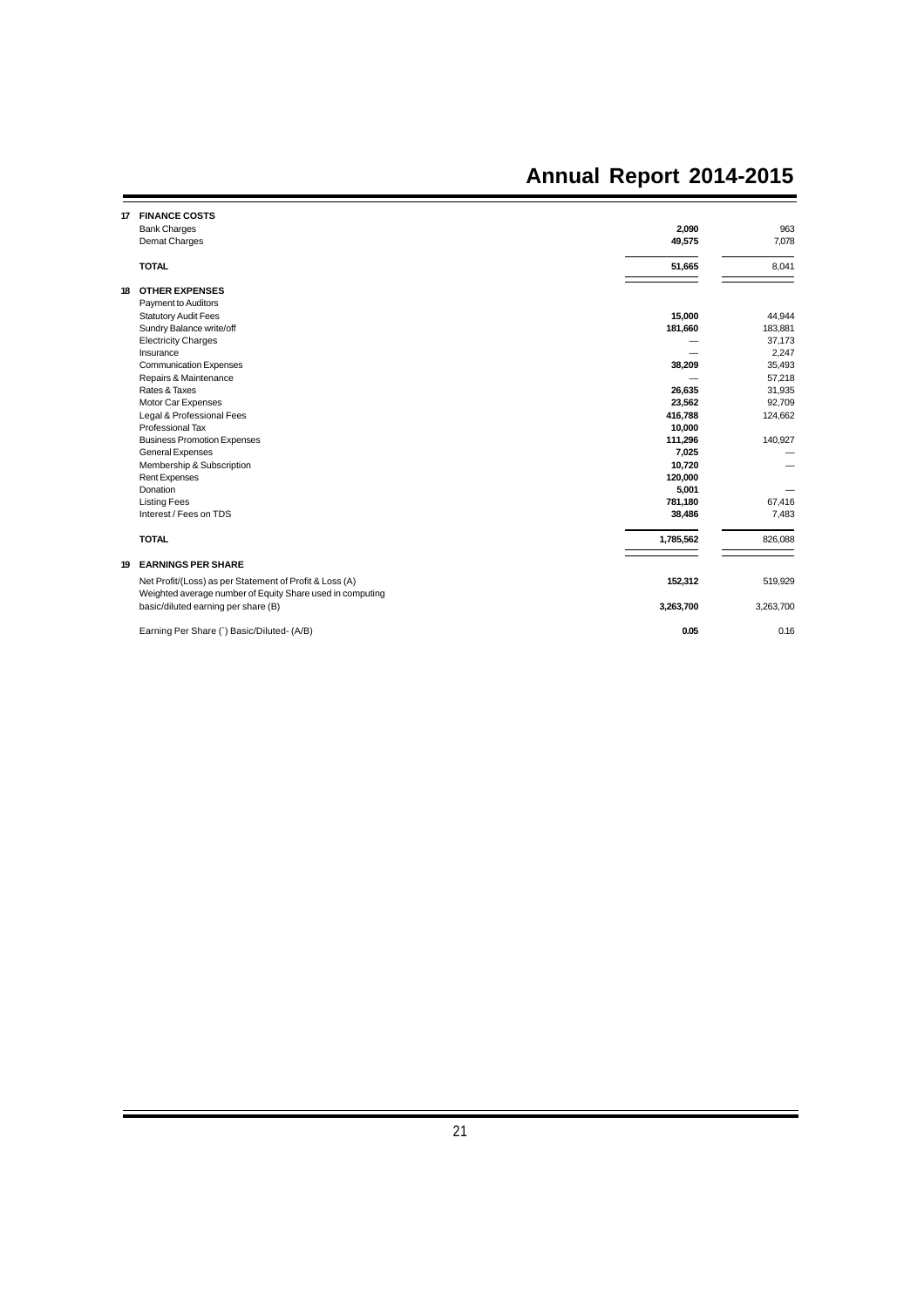### **CASH FLOW STATEMENT FOR THE YEAR ENDED 31ST MARCH, 2015**

|                                                                                                                                                                                             | $2014 - 15$<br>Amount<br>(3) |                 | $2013 - 14$<br>Amount<br>(3) |                     |
|---------------------------------------------------------------------------------------------------------------------------------------------------------------------------------------------|------------------------------|-----------------|------------------------------|---------------------|
| A. Cash Flow From Operating Activities<br>Net Profit Before Tax and Extraordinary item :-                                                                                                   |                              | 152,312         |                              | 519,929             |
| Adjustment for:                                                                                                                                                                             |                              |                 |                              |                     |
| Depreciation<br>Wealth Tax Prov W/off                                                                                                                                                       | 8.104<br>(6,640)             |                 | 122,909                      |                     |
| Long Term Capital Gain<br>Short Tem Capital Gain                                                                                                                                            |                              |                 | (1,026,375)<br>(94, 903)     |                     |
| Interest on Income Tax Refund                                                                                                                                                               | (632)                        |                 |                              |                     |
| Loss from Investing Activities                                                                                                                                                              | 11,408                       | 12,240          |                              | (998, 369)          |
|                                                                                                                                                                                             |                              | 164,552         |                              | (478, 440)          |
| Operating Profit before Working Capital Charges<br>Adjustment for:                                                                                                                          |                              |                 |                              |                     |
| (Increase) / Decrease in Trade Receivables                                                                                                                                                  | 2,407,869                    |                 | (2,060,000)                  |                     |
| (Increase) / Decrease in Loan and Advances<br>(Increase) / Decrease in Inventories                                                                                                          | (2,325,123)                  |                 | (761,929)<br>(47, 476)       |                     |
| (Increase) / Decrease in Other Current Assets<br>Increase / (Decrease) in Trade Payables                                                                                                    | 61,604                       |                 | 388,356                      |                     |
|                                                                                                                                                                                             |                              | 144,350         | (108, 966)                   | (2,590,015)         |
| Cash generated from Operations                                                                                                                                                              |                              | 308,902         |                              | (3,068,455)         |
| Cash Flow before Extraordinary items<br><b>Prior Year Expenses</b>                                                                                                                          |                              | 308,902         |                              | (3,068,455)         |
| Taxes Paid                                                                                                                                                                                  | 632                          | 632             |                              |                     |
| Net Cash Flow from operating activity                                                                                                                                                       |                              | 309,534         |                              | (3,068,455)         |
| <b>B. Cash Flow From Investing Activities</b><br>Purchase of fixed Assets<br>Purchase of Invetsment<br>Loss from Share Investments<br>Sale of of Investment<br>Income from other activities | (200,000)<br>(11, 408)       | (211, 408)      | 1,080,000<br>113,879         | 1,193,879           |
| Net Cash used in investing activities                                                                                                                                                       |                              | (211,408)       |                              | 1,193,879           |
| C. Cash Flow From Financing Activities<br>Increase / (Decrease) in Short term borrowing                                                                                                     | $-498,459$                   |                 | (439, 809)                   |                     |
| Interest paid                                                                                                                                                                               |                              | (498, 459)      |                              | (439, 809)          |
| Net cash flow from financing activities                                                                                                                                                     |                              | (498,459)       |                              | (439, 809)          |
|                                                                                                                                                                                             |                              |                 |                              |                     |
| Net Increase/ (Decrease) in cash and other equivalents<br>(A+B+C)<br>Cash and cash equivalents                                                                                              |                              | (400, 332)      |                              | (2,314,385)         |
| <b>Opening Balance</b><br>Cash and cash equivalents                                                                                                                                         |                              | 1,563,223       |                              | 3,900,272           |
| Closing Balance                                                                                                                                                                             |                              | 1,162,891       |                              | 1,563,223           |
| Increase / (Decrease) in Cash equivalents                                                                                                                                                   |                              | (400, 332)      |                              | (2,337,049)         |
| Note: Previous year's figures have been regrouped/rearranged to confirm to the current year's presentation,                                                                                 |                              |                 |                              | wherever necessary. |
|                                                                                                                                                                                             |                              |                 | On behalf of the Board       |                     |
| MI IMP AI                                                                                                                                                                                   |                              | Colcotu Dorilch |                              | Anmite Dorich       |

MUMBAI Soketu Parikh Asmita Parikh DATED : 27.05.2015 MANAGING DIRECTOR DIRECTOR

### **AUDITORS CERTIFICATE**

We have examined the above cash flow statement of M/S ALAN SCOTT INDUSTRIES LIMITED for the year ended 31st March, 2015. The<br>statement has been prepared by the company in accordance with the corresponding Statement of Prof

**For H A M & Co** Chartered Accountants Firm Reg.No.136368W

MUMBAI Partner DATED: . 27.05.2015 M.NO.: 137026

Hardik Shah<br>Partner<br>M.NO.: 137026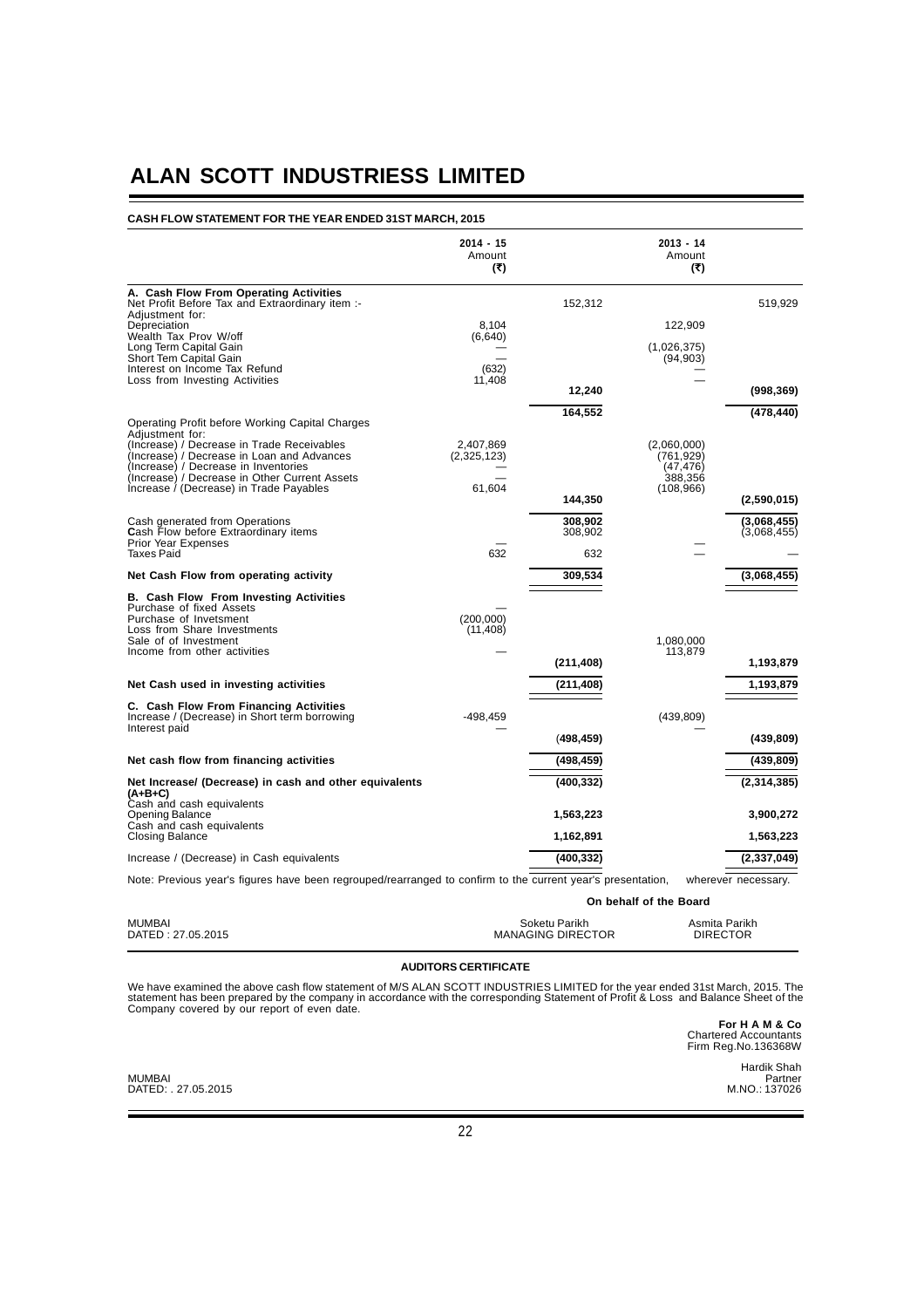### **PROXY FORM**

## **ALAN SCOTT INDUSTRIESS LIMITED**

Regd. Office: 15,Sliversands,Dariyalal Chsl,Juhu Tara Road ,Mumbai 400049 CIN- L99999MH1994PLC076732 website-www.alanscottind.com

### **Form No. MGT-11 PROXY FORM**

[Pursuant to section 105(6) of the Companies Act, 2013 and rule 19(3) of the Companies (Management and Administration) Rules, 2014]

| CIN                          |                                                   |
|------------------------------|---------------------------------------------------|
| Name of the Company          |                                                   |
| <b>Registered Office</b>     |                                                   |
| Name of the member(s)        |                                                   |
| <b>Registered Address</b>    |                                                   |
| E-mail ID                    |                                                   |
| Folio No./ Client ID         |                                                   |
| I/We, being the member(s) of | shares of the above named company, hereby appoint |
| Name                         |                                                   |
| <b>Address</b>               |                                                   |
| E-mail ID                    | Signature ____                                    |

or failing him

as my/our proxy to attend and vote (on a poll) for me/us and on my/our behalf at the 21st Annual General Meeting to held<br>on Friday, September 25, 2015 at 38 Apurva Industrial Estate, Makwana Road off Andheri Kurla Road Mum 10.00 a.m. and at any adjournment thereof in respect of such resolutions as are indicated below:

| <b>Resolution No.</b>                                                                                    | <b>Resolution</b>                                                                                             |                  |  |  |  |
|----------------------------------------------------------------------------------------------------------|---------------------------------------------------------------------------------------------------------------|------------------|--|--|--|
| <b>Ordinary Business</b>                                                                                 |                                                                                                               |                  |  |  |  |
| Report thereon.                                                                                          | Adoption of Directors' Report, Audited Financial Statements for the year ended 31st March, 2015 and Auditors' |                  |  |  |  |
|                                                                                                          | 2. Re-appointment of Ms. Asmita Parikh who retires by rotation.                                               |                  |  |  |  |
|                                                                                                          | 3. Re-appointment of Auditors and fixing their remuneration.                                                  |                  |  |  |  |
| <b>Special Business</b>                                                                                  |                                                                                                               |                  |  |  |  |
| 4. Appointment of Shri. Heena Sayyed as Independent Director.                                            |                                                                                                               |                  |  |  |  |
| Special Resolution under section 5 & 14 for Adoption of new Articles of Association of the Company<br>5. |                                                                                                               |                  |  |  |  |
| Signed this ___ day __________ of 2015                                                                   |                                                                                                               | Affix<br>Re. 1/- |  |  |  |
|                                                                                                          | Signature of Shareholder<br>Revenue                                                                           |                  |  |  |  |

\_\_\_\_\_\_\_\_\_\_\_\_\_\_\_\_\_\_\_\_\_\_\_ Signature of Proxy holder(s)

**Note:**

This form of proxy in order to be effective should be duly completed and deposited at the Registered Office of the Company, not less than 48 hours before the commencement of the Meeting.

**Stamp** 

\*It is optional to put a  $(V)$  in the appropriate column against the resolution indicated in the box. If you leave the 'For' or 'Against'column blank against any or all resolutions, your proxy will be entitled to vote in the manner as he /she thinks appropriate.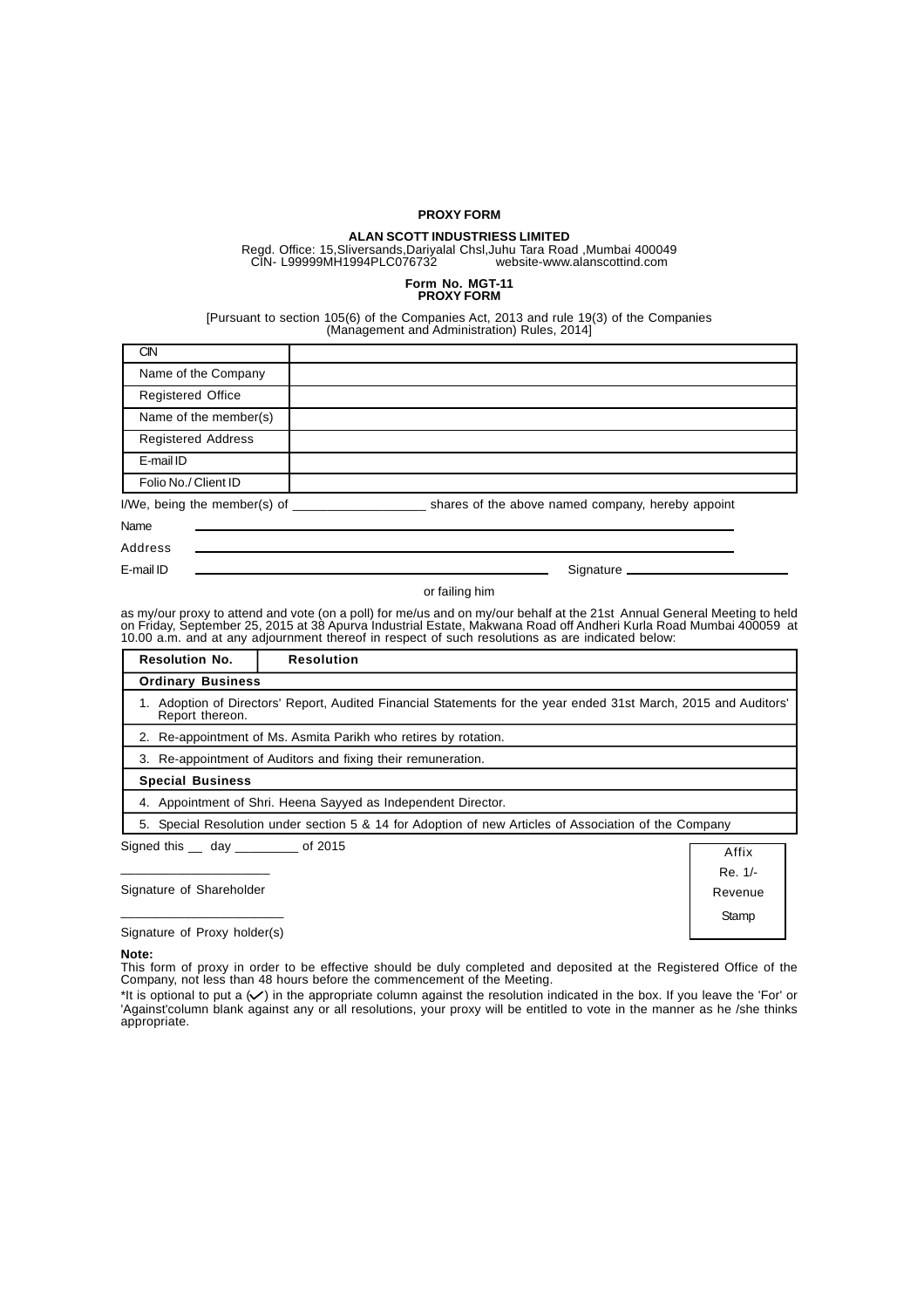Regd. Office: 15,Sliversands, Juhu Tara Road ,Mumbai 400049 (CIN: L99999MH1994PLC076732

## **ATTENDANCE SLIP**

(To be handed over at the reception)

| Folio No.:     | DPID:                  |
|----------------|------------------------|
| Client ID No.: | No.<br>of shares held: |

I/We record my/our presence at the 21st Annual General Meeting to be held on Friday, September 25, 2015 at 38 Apurva Industrial Estate, Makwana Road off Andheri Kurla Road Mumbai 400059 at 10.00a.m

Name of the Shareholder / Proxy (In Block Letters):

Signature of the Shareholder / Proxy:

### **NOTE:**

1. You are requested to sign and handover this slip at the entrance of the meeting venue.

2. Members are requested to bring their copy of Annual Report for reference at the Meeting.

### **Note-**

- Please read the instructions for remote e-voting printed under Instructions relating to e-voting guidelines.
- z The remote e-Voting period starts from 09.00 am on Tuesday, 22nd September, 2015 and ends at 5.00 pm on Thursday, 24th September, 2015. Thereafter remote e-voting module shall be disabled by CDSL for voting.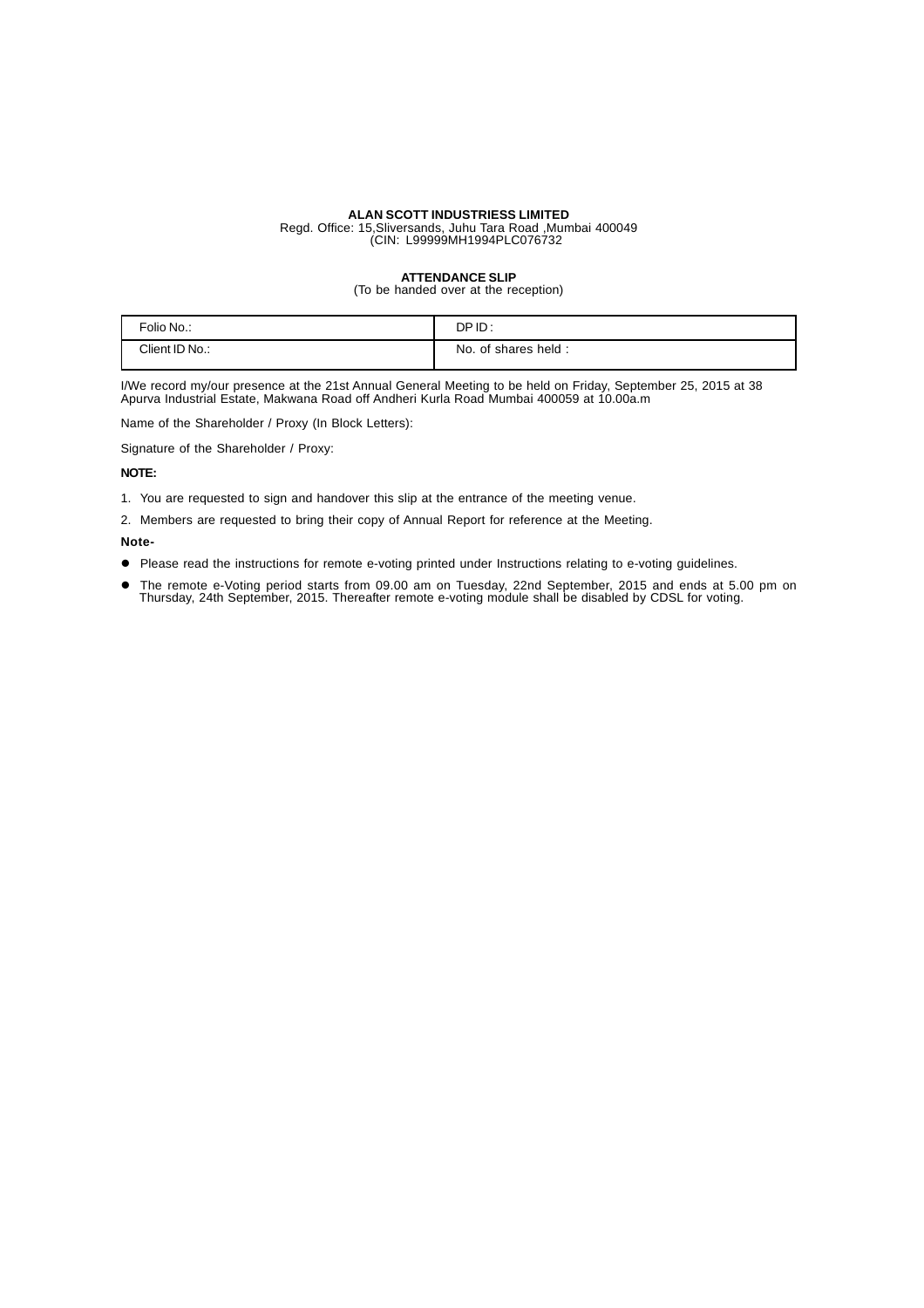## **BOOK-POST**

 $\sim 10^{-1}$  $\chi^2$  .  $\mathcal{A}^{\mathrm{max}}$  $\sim 10$ 

To.

*If undelivered, please return to :* **ALAN SCOTT INDUSTRIESS LIMITED** 15, Sliversands, Juhu Tara Road Mumbai-400049 (CIN: L99999MH1994PLC076732)